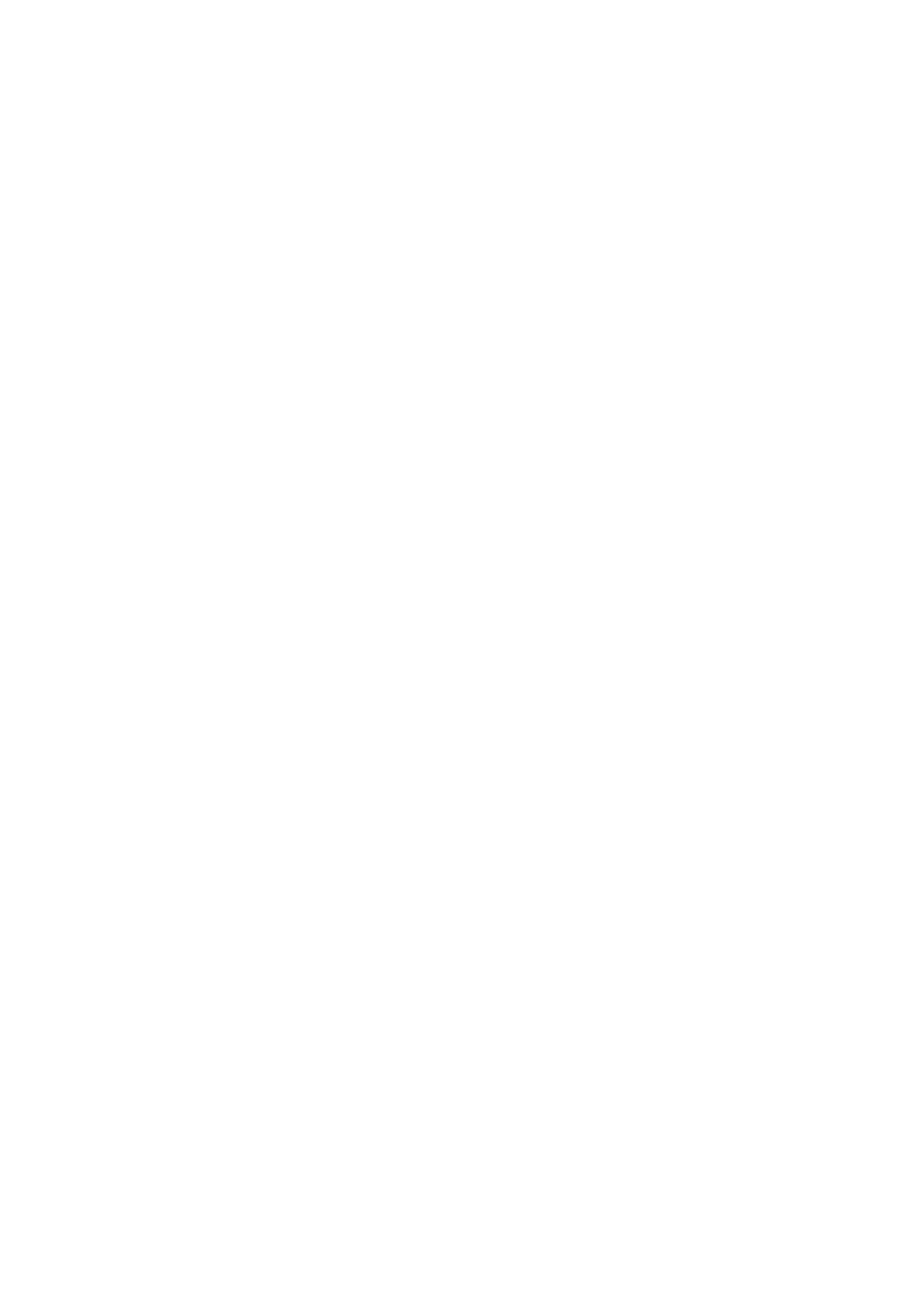# Gas Undertakings Act 1947

# **Contents**

| 1.   | Short title and commencement                      | 1                |
|------|---------------------------------------------------|------------------|
| 2.   | Interpretation                                    | $\mathbf{1}$     |
| 2A.  | Application                                       | $\boldsymbol{2}$ |
| 4.   | Price of gas                                      | $\frac{3}{3}$    |
| 5.   | Basic price                                       |                  |
| 6.   | Provisions relating to basic price                | $\overline{4}$   |
| 7.   | Limitation of dividends                           | 5                |
| 8.   | Special purposes fund                             | $\sqrt{ }$       |
| 9.   | Reserve fund                                      | $\overline{7}$   |
| 10.  | Transfers from revenue                            | 8                |
| 12.  | Co-partnership and employee directors             | 9                |
| 13.  | Division of surplus profits                       | 10               |
| 13A. | Variation of financial arrangements               | 11               |
| 14.  | Accounts and returns                              | 12               |
| 15.  | Depreciation                                      | 14               |
| 16.  | Gas undertaker to pay interest on deposits        | 15               |
| 17.  | Publication of charges for gas                    | 15               |
| 18.  | Gas undertaker may be ordered to supply gas       | 16               |
| 18A. | Powers related to a default in the duty to supply |                  |
|      | gas                                               | 18               |
| 18B. | Minister's directions as to urgent measures       | 21               |
| 18C. | Duties and powers of the Public Trustee           | 21               |
| 18D. | Power of disposal                                 | 24               |
| 18E. | Discharge or revocation of a vesting order        | 25               |
| 18F. | Indemnity etc.                                    | 25               |
| 18G. | Construction of reference to the Public Trustee   | 26               |
| 19.  | Power to grant pensions, etc.                     | 26               |
| 21.  | Prepayment meters                                 | 26               |

Ceased on 24 Dec 1999 Version 03-o0-05 Page i Extract from www.slp.wa.gov.au, see that website for further information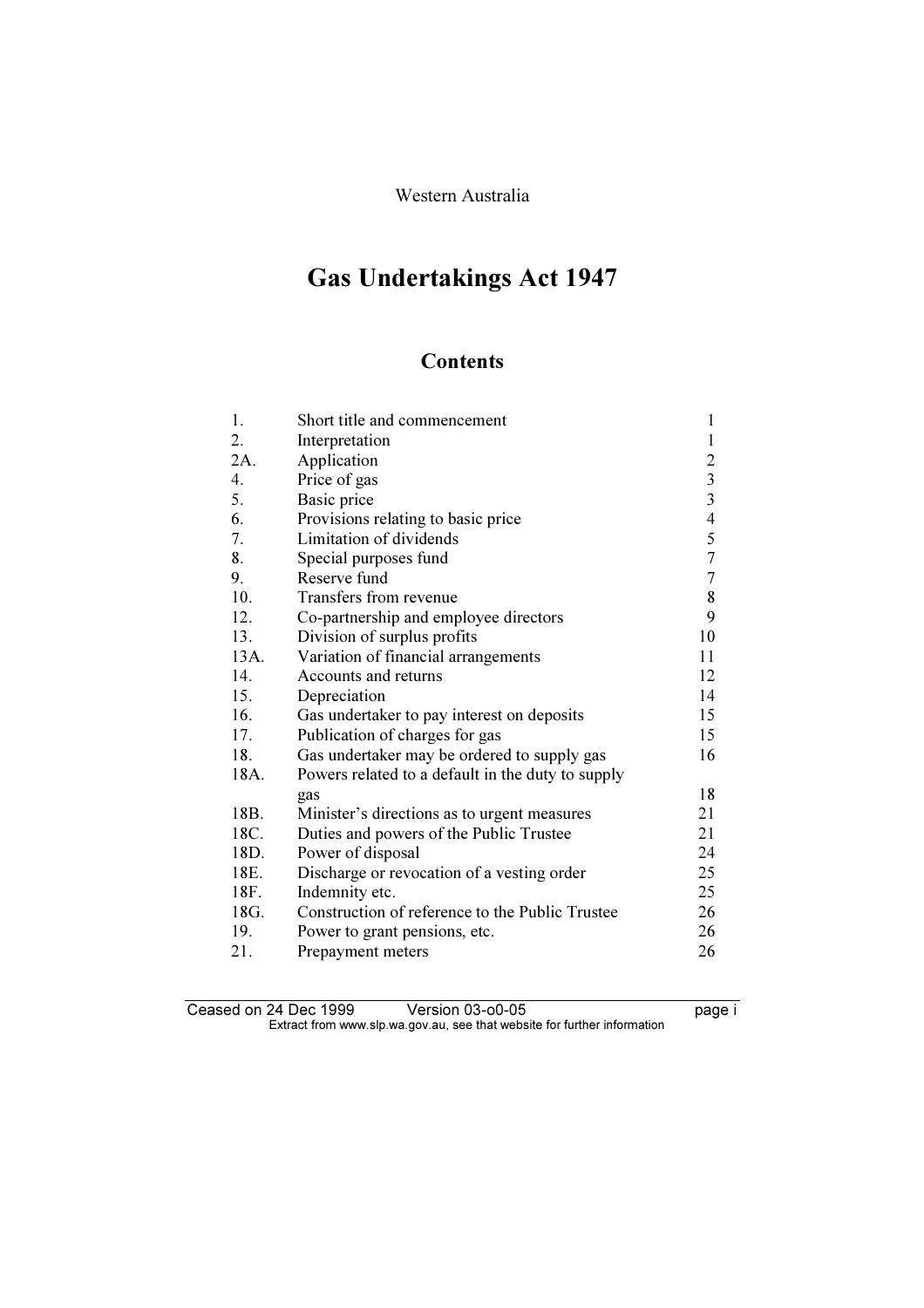#### **Contents**

| 22. | Inquiry as to superannuation schemes, etc.         | 27 |
|-----|----------------------------------------------------|----|
| 23. | Price on compulsory purchase                       | 28 |
| 24. | Regulations                                        | 28 |
| 25. | Minister may declare that this Act not to apply to |    |
|     | certain undertakers                                | 28 |
| 26. | Act to supersede provisions in other Acts as to    |    |
|     | matters provided for in this Act                   | 29 |
| 27. | Penalties                                          | 29 |
| 28. | Recovery by Coordinator of expenses                | 29 |
|     | <b>Notes</b>                                       |    |
|     | Compilation table                                  | 31 |

page ii Version 03-o0-05 Ceased on 24 Dec 1999  $\mathbf{F}$  from which was the set that we besite for further information  $\mathbf{F}$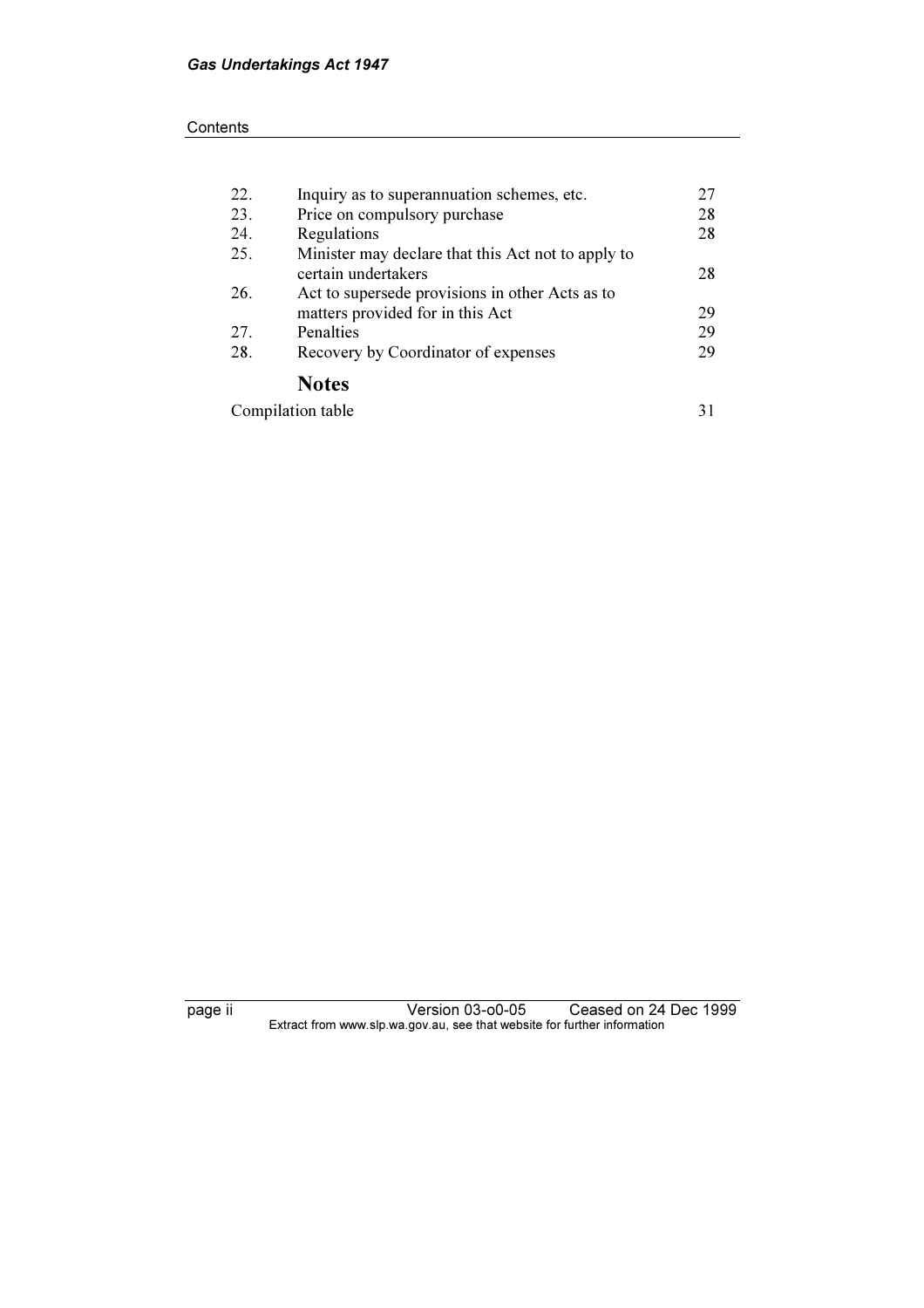Western Australia

# Gas Undertakings Act 1947

#### An Act to amend the law with respect to gas undertakings.

# 1. Short title and commencement

This Act may be cited as the Gas Undertakings Act  $1947<sup>1</sup>$ , and shall come into operation on a date to be fixed by proclamation.

# 2. Interpretation

# (1) In this Act, unless the context otherwise requires —

"authorized rates" means the standard rates of dividend prescribed by this Act on the capital of gas undertakers reduced or increased in accordance with the provisions of this Act;

 "Coordinator" means the Coordinator of Energy referred to in section 4 of the *Energy Coordination Act 1994*;

 "co-partner" means a person in the employ of a gas undertaker with whom such undertaker has entered into an agreement regarding the division of surplus profits;

"**franchised area**" means the locality within the limits of which a gas undertaker is authorized to supply, or supplies, gas, pursuant to an Act;

 "Gas Corporation" means the body corporate established by section 4 of the Gas Corporation Act 1994;

"gas undertaker" or "undertaker" means, subject to section 2A, any company, corporation, firm or person supplying or distributing gas for lighting, heating, motive power, or other purpose, and disposing of the same with a view to profit, but does not include a local government, the holder of a licence under the Energy Coordination Act 1994 or the Gas Corporation;

Ceased on 24 Dec 1999 Version 03-o0-05 page 1<br>Extract from www.slp.wa.gov.au, see that website for further information  $\mathbf{F}$  from which was the set that we besite for further information  $\mathbf{F}$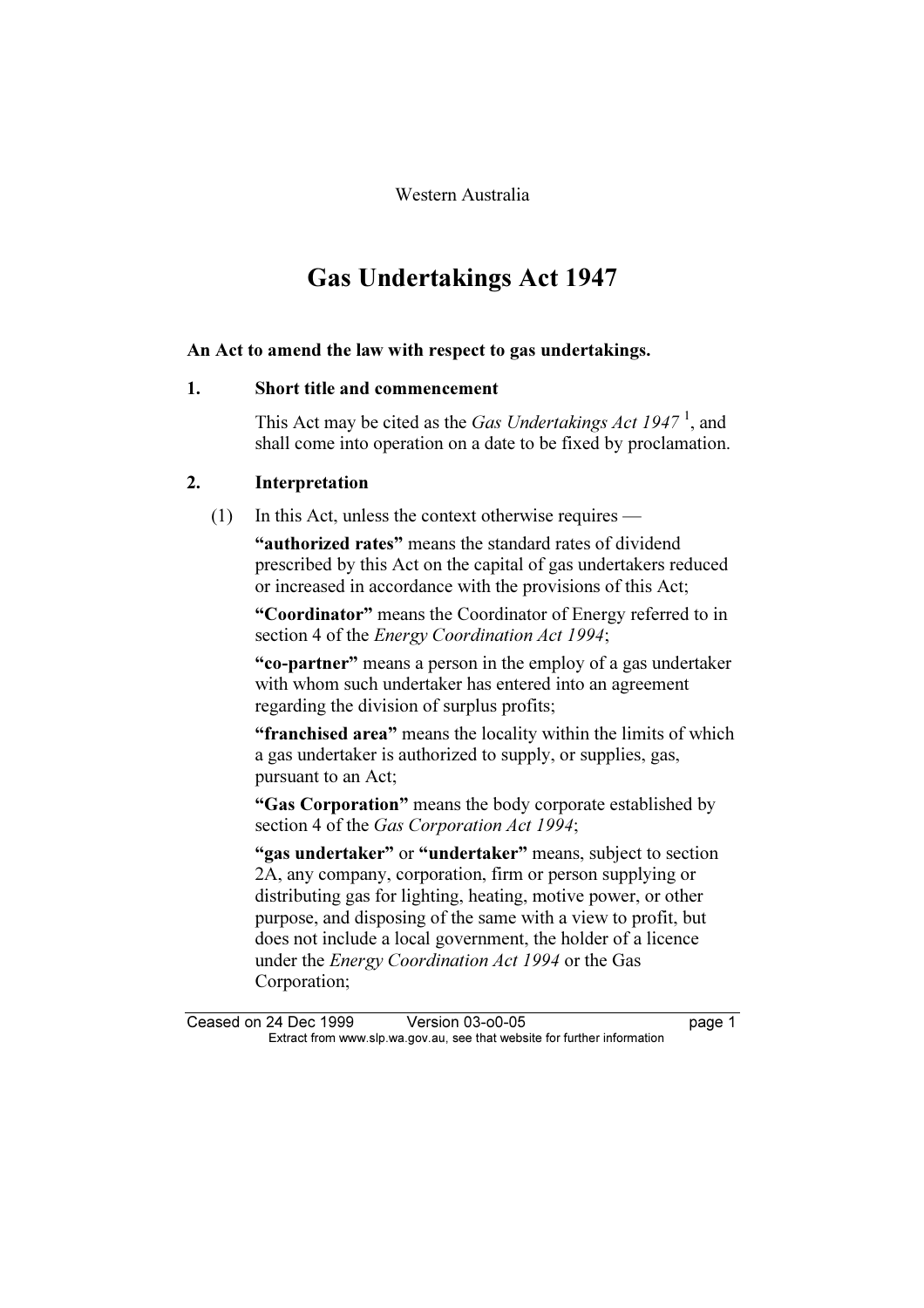"liquid petroleum gas" means a liquid which is a mixture of hydro-carbons basically consisting of butanes or butenes or propane or propene, or any mixture of all or any of them, and which it is intended to sell;

"**prepayment meter**" means any meter or appliance by which the quantity of gas supplied is regulated according to the amount of money prepaid therefor;

"gas unit" means 3.6 megajoules gross;

 "renewal" means renewal of any plant of a gas undertaker that is used in its operations;

 "renewal fund" means a fund established to provide for renewal or to discharge a loan raised to provide for renewal;

 "to sell" means to sell by wholesale or retail or both, and includes to barter, to supply for sale, to receive for sale, to have in possession for sale, to send forward or to deliver for sale, to cause or to suffer or to allow to be sold; and inflections and derivatives of the verb "to sell" have correlative meanings;

"vesting order" means an order made under section 18A (2).

 (2) In relation to a gas undertaker to which section 18 (3) applies, any reference to a company shall be taken to include a reference to a subsidiary, a holding corporation or a related corporation of that company within the meaning described by section 7 of the Companies (Western Australia) Code.

[Section 2 amended by No. 58 of 1956 s.3; No. 60 of 1961 s.2; No. 94 of 1972 (as amended) s.4(1); No. 75 of 1982 s.3; No. 89 of 1994 s.95; No. 14 of 1996 s.4; No. 20 of 1999 s.10(4).]

#### 2A. Application

 (1) Where a company, firm, person, or corporation other than a local government, supplies or distributes and disposes of both liquid petroleum gas and other gas for any purpose mentioned or referred to in the interpretation "gas undertaker" in section 2, with a view to profit, this Act applies to the company, firm, person, or corporation, as the supplier or distributor and

page 2 Version 03-o0-05 Ceased on 24 Dec 1999<br>Extract from www.slp.wa.gov.au, see that website for further information  $\mathbf{F}$  from which was the set that we besite for further information  $\mathbf{F}$ 

s. 2A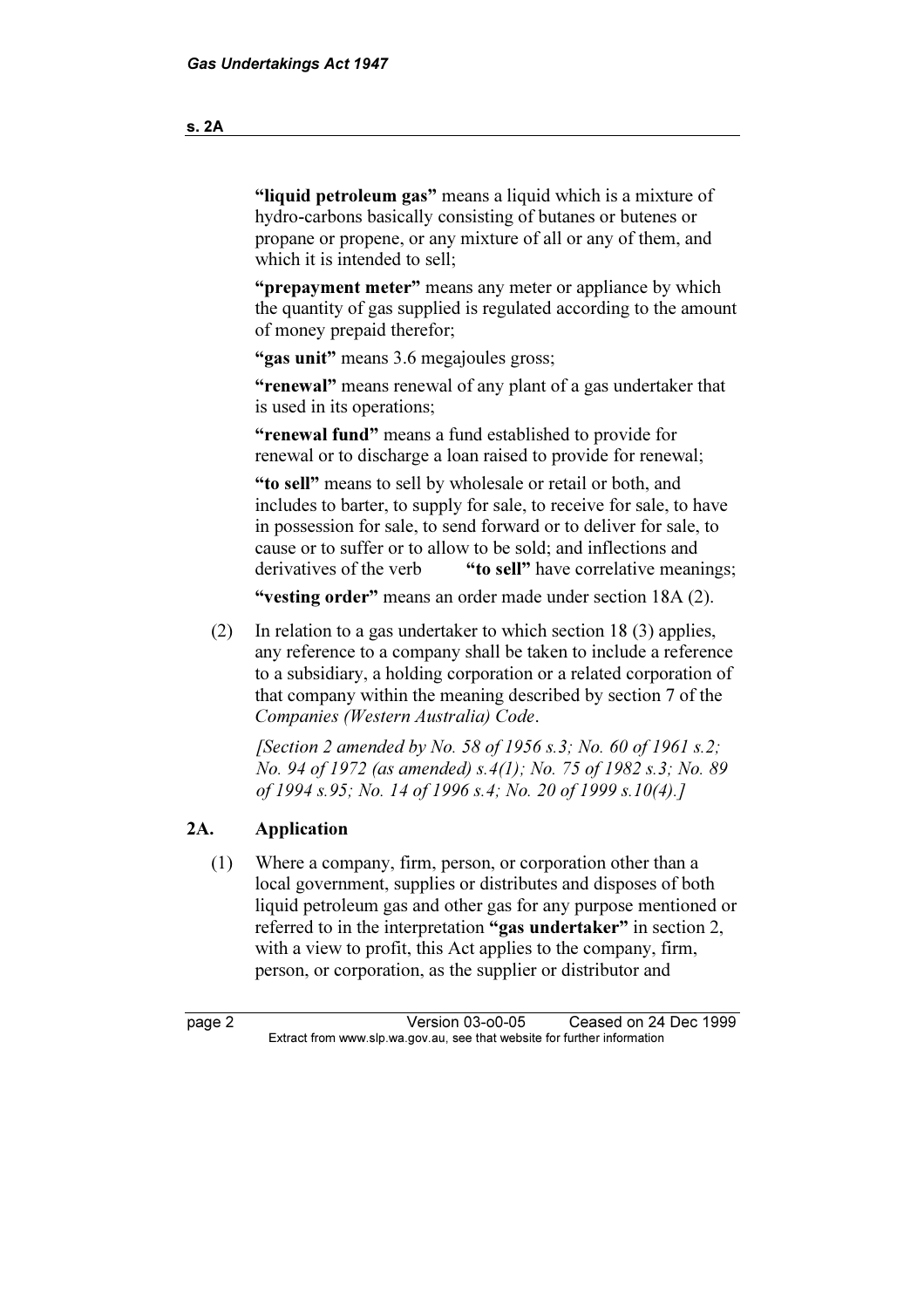disposer of the other gas, but not as the supplier or distributor and disposer of the liquid petroleum gas.

 (2) Where liquid petroleum gas is the only gas so supplied or distributed and disposed of for any of those purposes, by a company, firm, person, or corporation, whether a local government or not, this Act does not apply to the company, firm, person, or corporation, as the supplier, distributor, or disposer of liquid petroleum gas.

[Section 2A inserted by No. 58 of 1956 s.3; No. 14 of 1996 s.4.]

[3. Repealed by No. 89 of 1994 s.96.]

# 4. Price of gas

- (1) The basic price for gas supplied by a gas undertaker shall be such sum per gas unit as is from time to time determined by the Coordinator in accordance with the provisions contained in section 5.
- (2) Within 3 months after the coming into operation of this Act, every gas undertaker shall charge for gas according to the number of megajoules supplied.

[Section 4 amended by No. 94 of 1972 (as amended)  $s.4(1)$ ; No. 89 of 1994 s.103.]

#### 5. Basic price

 The Coordinator shall, at the request in writing of a gas undertaker, and may, at any time of his or her own motion, enquire and determine what price or prices of gas would, if charged by a gas undertaker and having regard to all the other revenue of such undertaker, enable such undertaker to pay the standard rates of dividend after making provision for —

- (a) interest payable on loans;
- (b) expenses under the prescribed headings properly chargeable to revenue, including —

Ceased on 24 Dec 1999 Version 03-o0-05 page 3<br>Extract from www.slp.wa.gov.au, see that website for further information  $\mathbf{F}$  from which was the set that we besite for further information  $\mathbf{F}$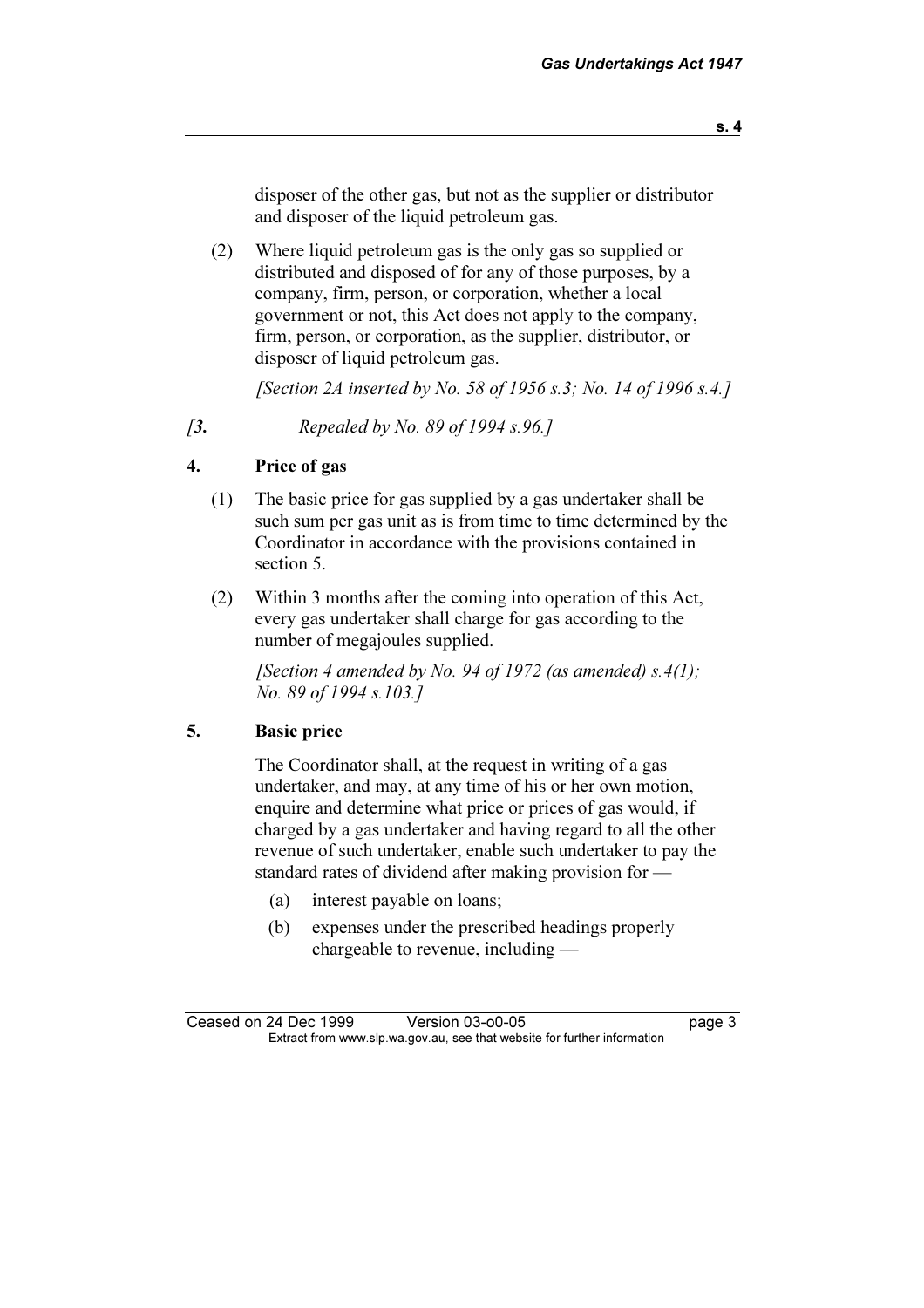- (i) the maximum amount which may be transferred to the special purposes fund in accordance with section 8;
- (ii) a reasonable amount for depreciation and renewals; and
- (iii) a reasonable sum for contingencies, which shall not exceed the amount necessary to pay one halfyear's dividend at authorized rates; and
- (c) the redemption of loans, if the Minister in writing agrees that such a redemption is a proper charge against the renewal fund.

 [Section 5 amended by No. 60 of 1961 s.3; No. 89 of 1994 ss.97 and 103.]

# 6. Provisions relating to basic price

- (1) Every gas undertaker shall from time to time file for public inspection with the Coordinator statements of the conditions under which such undertaker is prepared to grant discounts on prices charged by such undertaker, and any such discounts granted by such undertaker shall be alike under the like circumstances.
- (2) No sum shall be  $-$ 
	- (a) divided in excess of the standard rate or carried to the reserve fund; and
	- (b) paid to the co-partners,

 in respect of any period in which the price charged to the ordinary consumer is equal to or more than 7 six-hundredths of a cent per gas unit in excess of the basic price.

 (3) Every gas undertaker shall in each year send to the Coordinator with the accounts required under section 14 a statement showing the number of gas units sold at each of the several net prices during the year to which the accounts relate, and, if thereafter requested by the Coordinator, shall also furnish to the

page 4 Version 03-o0-05 Ceased on 24 Dec 1999<br>Extract from www.slp.wa.gov.au, see that website for further information  $\mathbf{F}$  from which was the set that we besite for further information  $\mathbf{F}$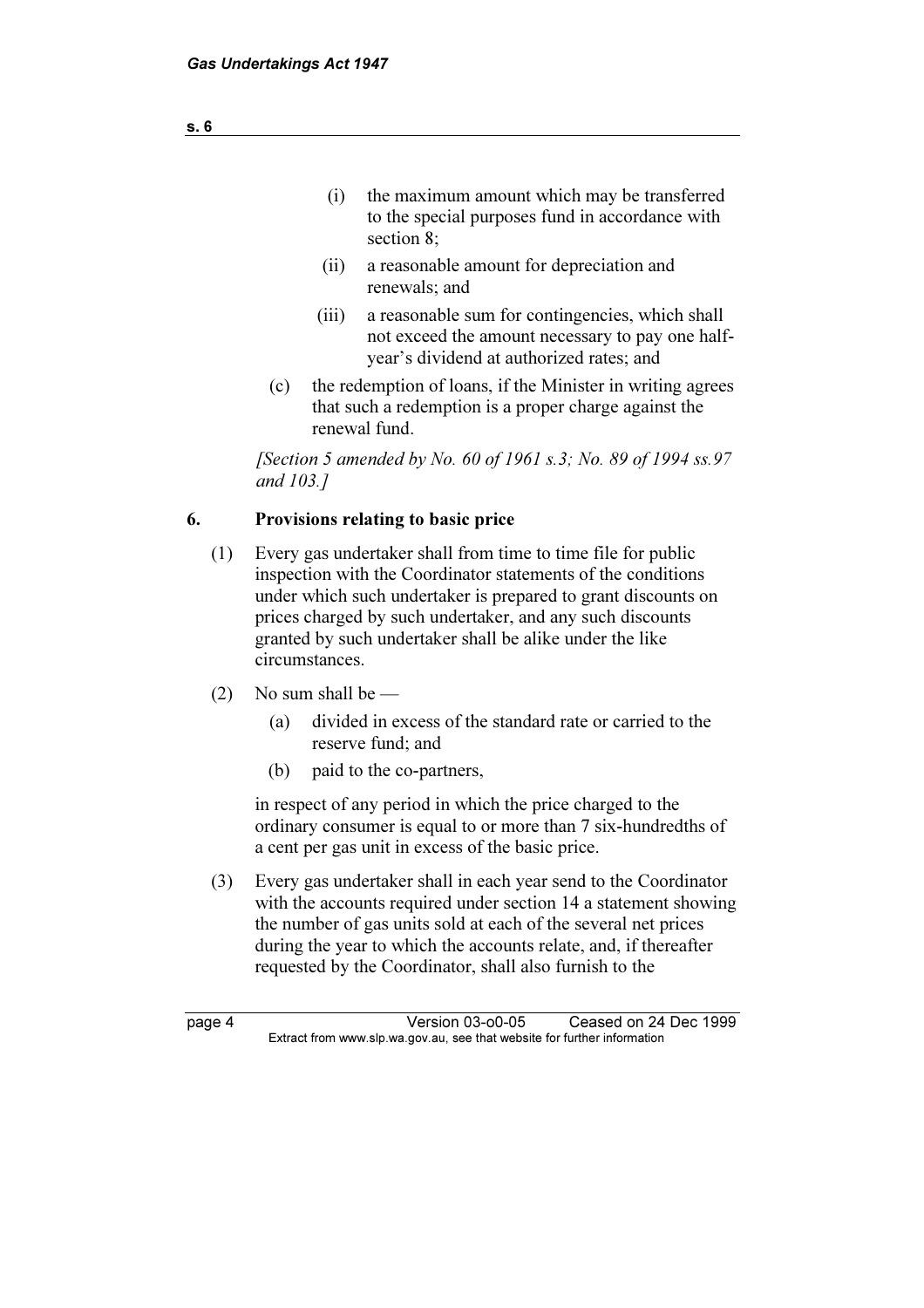Coordinator all such other information relevant to the said matters as the Coordinator may require.

- (4) The accounts of every gas undertaker for each year shall contain such particulars as will enable the Coordinator to calculate the amount which may be for such year —
	- (a) paid as dividend or transferred to the reserve fund; and
	- (b) paid to the co-partners.

[Section 6 amended by No. 113 of 1965 s.8(1); No. 89 of 1994 s.103.]

#### 7. Limitation of dividends

- (1) A gas undertaker may, subject to and in accordance with the provisions of this Act, increase or reduce the price charged by such undertaker above or below the basic price, but, except as by this Act otherwise provided, the profits of such undertaker available for distribution among the holders of the share capital of such undertaker in any year shall not exceed the following rates (in this Act referred to as "the standard rates of dividend"), that is to say —
	- (a) on the ordinary share capital of the undertaking  $-$  in respect of every \$100 paid up or issued as paid up of that capital, a rate being \$3 above —
		- (i) where, during the period of 4 months preceding 1 March in the year commencing 1 January in which the dividend is declared, Commonwealth Treasury Bonds were, or Commonwealth Inscribed Stock was, first issued for public subscription — the initial rate of yield on that issue or, where there was more than one such first issue during that 4 month period, the initial rate of yield on the issue that had the longer or longest period to maturity at the date of first issue; or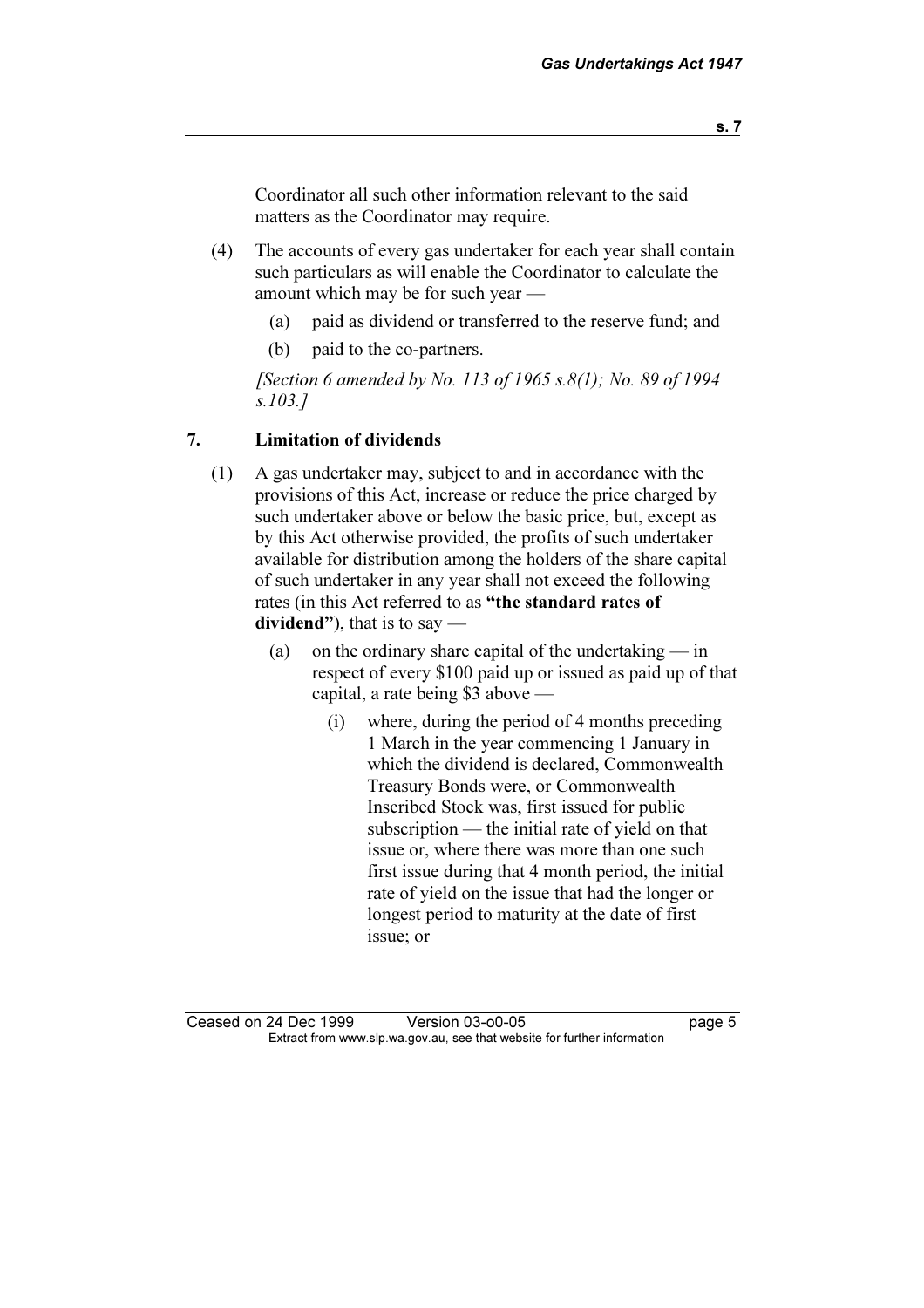- (ii) where, during the period of 4 months preceding 1 March in the year commencing 1 January in which the dividend is declared, there was no first issue of Commonwealth Treasury Bonds or Commonwealth Inscribed Stock for public subscription — the initial rate of yield on the first issue most recently made before that 4 month period; and
- (b) on the preference capital of the undertaking in respect of every \$100 paid up or issued as paid up of that capital, a rate of \$5.50.
- $(2)$  repealed]
- (3) Where a gas undertaker fails in any year commencing after 30 June 1982 to pay the standard rate of dividend on the ordinary share capital of such undertaker, then notwithstanding the foregoing, the profits of the undertaker available for distribution among the holders of that capital in any subsequent year may exceed the standard rate by not more than \$2 in respect of every \$200 of paid up ordinary capital, but nothing in this subsection authorizes the company to declare in any year a rate of dividend on its paid up ordinary share capital such that the aggregate of the total amount of dividends paid since 30 June 1982 and the total amount payable pursuant to that declaration would exceed the aggregate of —
	- (a) the total amount that would have been paid since 30 June 1982 had those previous dividends all been paid at the appropriate standard rate; and
	- (b) the total amount of dividends that would be payable pursuant to that declaration if the declaration were made at the standard rate payable in that year.
- (4) Notwithstanding the provisions of any Act, or the Companies (Western Australia) Code, or any memorandum or articles of association, or any resolution passed at a meeting of the company, the directors shall not be competent to increase the capital of the company by the creation of new shares otherwise

page 6 Version 03-o0-05 Ceased on 24 Dec 1999<br>Extract from www.slp.wa.gov.au, see that website for further information  $\mathbf{F}$  from which was the set that we besite for further information  $\mathbf{F}$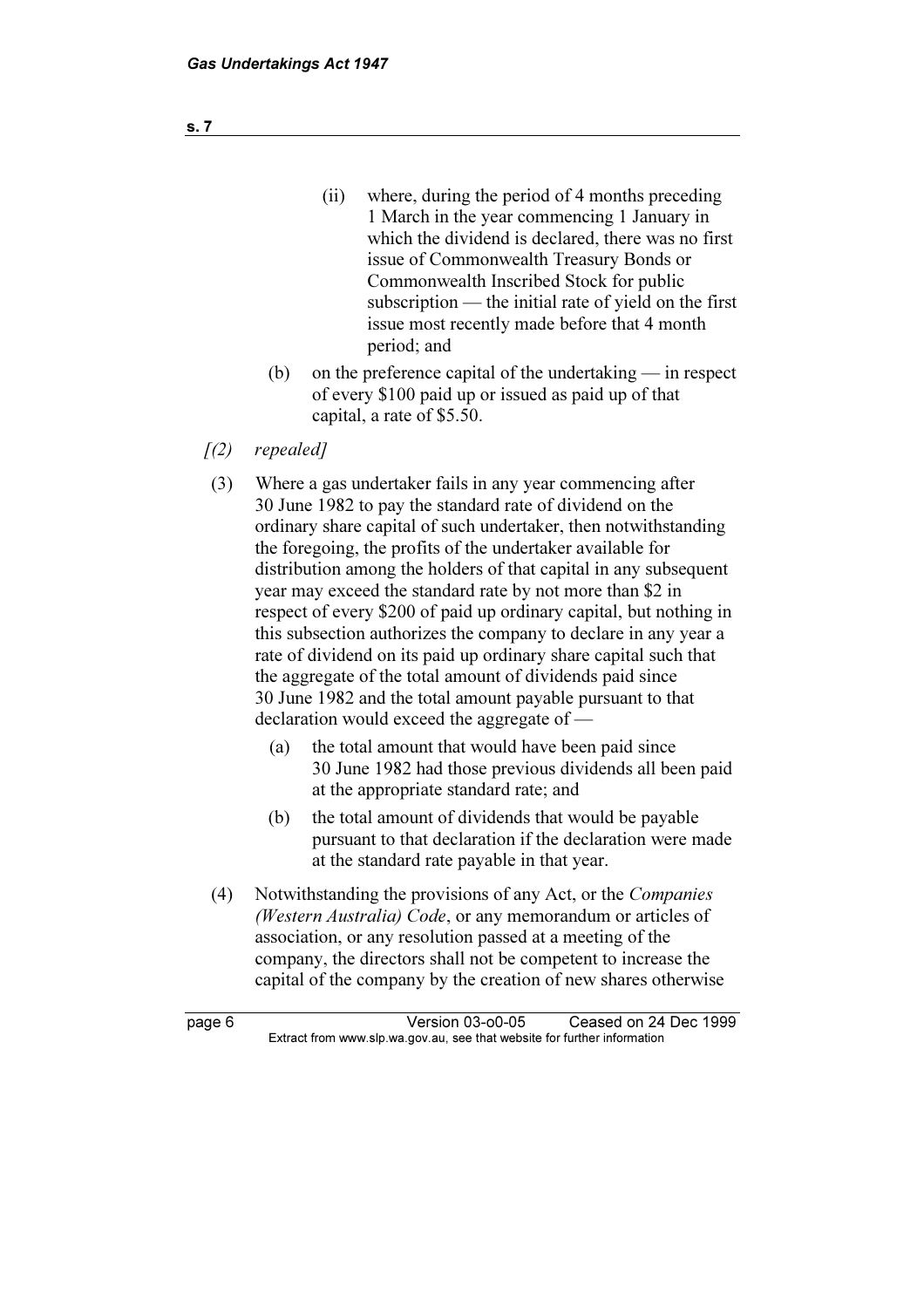than in a manner, and upon terms and conditions, approved by the Minister.

[Section 7 amended by No. 12 of 1956 s.2; No. 113 of 1965] s.8(1); No. 75 of 1982 s.4.]

# 8. Special purposes fund

- (1) The directors of a gas undertaker may if they think fit, in any year, transfer out of the revenue of such undertaker as part of the expenditure on revenue account, any sum not exceeding an amount equal to one-half of one per centum of the aggregate of the share capital (inclusive of premiums) and the loan capital to an account to be "the special purposes fund."
- (2) The special purposes fund shall be applicable only to meet such charges as the Coordinator shall approve as being —
	- (a) expenses incurred by reason of accidents, industrial disputes and other circumstances, which due care and management could not have prevented; or
	- (b) expenses incurred in the replacement or removal of plant or works, other than expenses requisite for maintenance and renewal of the same.
- (3) The maximum amount standing to the credit of the special purposes fund shall not at any time exceed an amount equal to one-twentieth part of the aggregate of the share and loan capital of the undertaker as prescribed in subsection (1).
- (4) So long as there is any balance remaining in the special purposes fund, any expenses of the nature referred to in subsection (2) shall be charged against such fund.

[Section 8 amended by No. 89 of 1994  $s.103.1$ ]

#### 9. Reserve fund

 (1) Any moneys which a gas undertaker is by this Act authorized to carry to the reserve fund may be invested in Government or other securities not connected with the business of such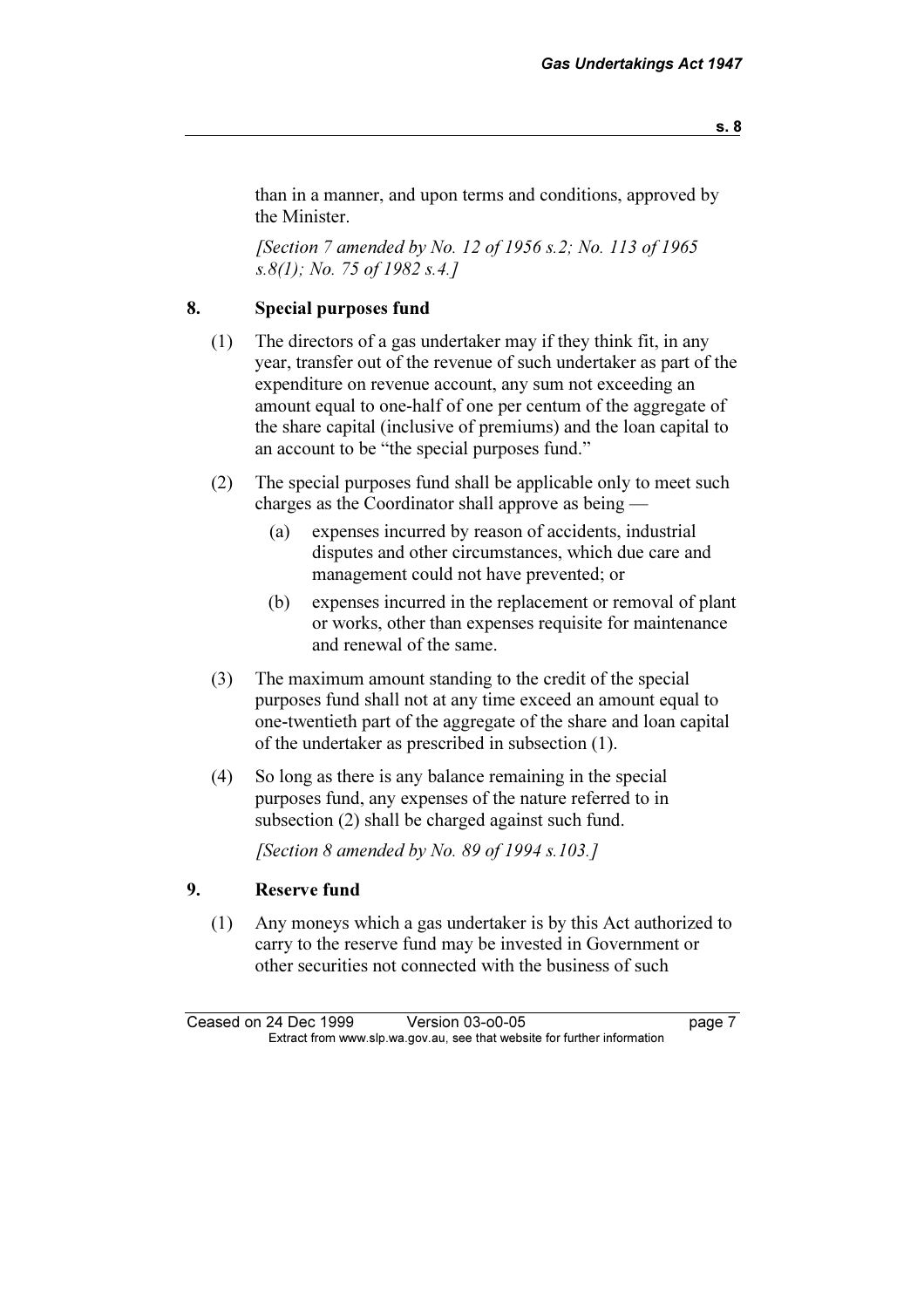undertaker, and the dividends and interest arising from such securities may be invested in the same or like securities in order that the same may accumulate at compound interest and the fund so formed shall be called "the reserve fund" and may be applied in or towards the payment of dividends in any year in which the profits of the undertaker are insufficient to enable such undertaker to pay the standard rates of dividend on the ordinary share capital of such undertaker or to such other purpose or purposes as the directors may determine.

- (2) The undertaker may carry to the reserve fund any moneys which under section 13 may be applicable to increase of dividends on the ordinary share capital of the undertaker.
- (3) The money and securities standing to the credit of the reserve fund of a gas undertaker existing at the coming into operation of this Act shall be credited to the reserve fund provided for by this Act, and save as is by this Act provided, no sum shall in any year or half-year be carried by such undertaker to the reserve fund.

#### 10. Transfers from revenue

- (1) Save as authorized in this Act, no sum shall in any year be transferred from revenue by a gas undertaker to any reserve or fund.
- (2) Subject to this section the profits of a gas undertaker shall not be utilised otherwise than to pay dividends and to provide the special purposes fund, the renewal fund, the reserve fund, any loan redemption fund or funds and a suspense or reserve fund to inaugurate a superannuation fund in accordance with this Act but the amount of profits that may be utilised to provide a renewal fund and all charges to a renewal fund, including the repayments of a loan, shall be subject to the written approval of the Minister.
- (3) If the clear profits of a gas undertaker in any year, after providing for all expenses properly chargeable to revenue, interest payable on loans, and any transfers to any reserve or

page 8 Version 03-o0-05 Ceased on 24 Dec 1999<br>Extract from www.slp.wa.gov.au, see that website for further information  $\mathbf{F}$  from which was the set that we besite for further information  $\mathbf{F}$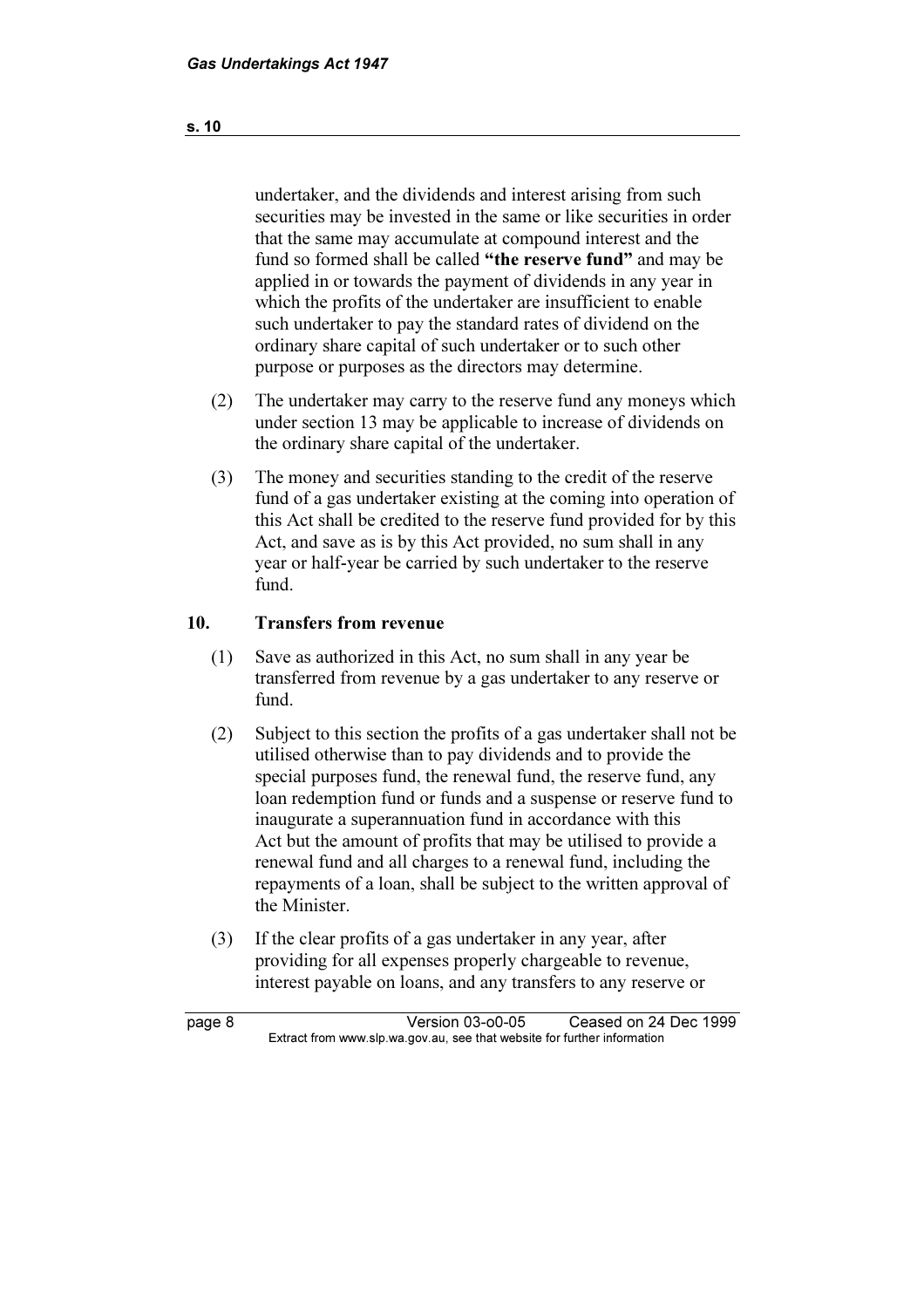fund authorized by this Act, amount to a larger sum than is sufficient to pay the authorized rates of dividend, the excess may be carried forward in the profit and loss account; but the balance remaining in the profit and loss account after allowing for payment of accrued dividends shall not at any time exceed the amount required to pay one year's dividend at the standard rates.

 (4) A gas undertaker which contravenes any provision of this section shall be liable on summary conviction to a penalty not exceeding \$200, and a further penalty not exceeding \$100 for every day on which, after such conviction, the contravention continues.

[Section 10 amended by No. 60 of 1961 s.4; No. 113 of 1965] s.8 (1).]

 $[11.$  Repealed by No. 60 of 1961 s.5.]

## 12. Co-partnership and employee directors

- (1) The directors of a gas company may, with the sanction of a majority of the shareholders of the company present in person or by proxy and voting at a general meeting of the company, prepare, put in force and from time to time modify, alter or rescind a scheme or schemes for participation by the employees of the company in the profits thereof and for enabling one or more, but not exceeding 3, of the employee co-partners of the company to become a director or directors of the company.
- (2) The qualification of an employee director shall be fixed by the scheme for the time being in force, but each such director shall at the date when he becomes a director have been not less than 7 years in the constant employ of the company and shall for not less than one year prior to such date have held in his own right not less than \$100 nominal value of the ordinary shares of the company and if any person being an employee director shall while he is a director cease to hold as aforesaid at least such amount of ordinary shares, he shall cease to be a director.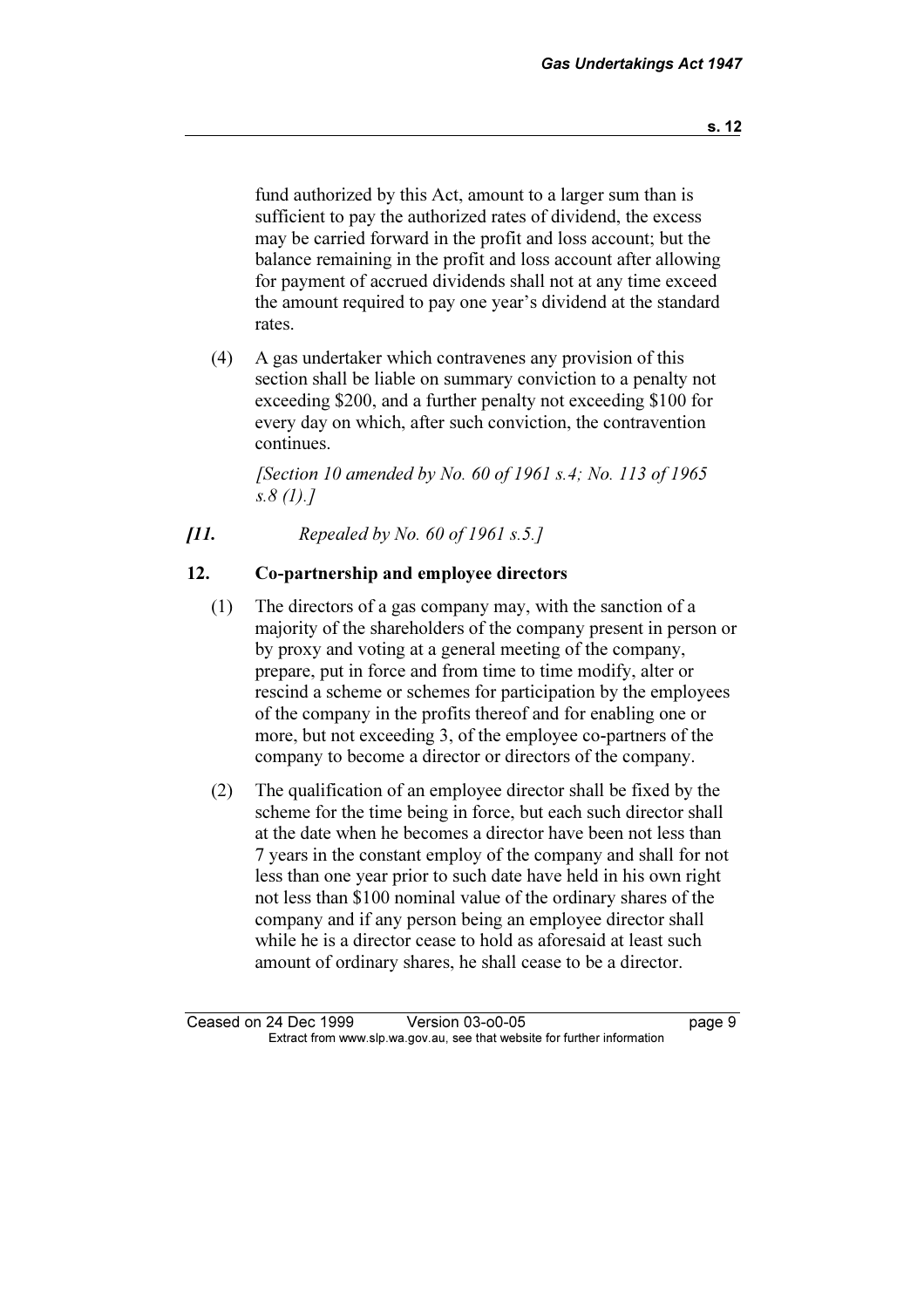# (3) The fees to be paid to an employee director for his attendance at meetings of the directors shall be fixed by the scheme and shall bear some proportion (to be so fixed) to the amount of the qualification, not being less for each attendance than his ordinary day's pay.

- (4) If and whenever any scheme made under the provisions of this section shall have ceased to have effect, the directors may, but subject to such provisions and with such sanction of the shareholders as aforesaid, put in force and from time to time modify, alter or rescind a new scheme or schemes.
- (5) A gas company may pay out of its revenue any bonus addition to the salaries and wages of employee co-partners, which bonus addition may be payable in accordance with any scheme as aforesaid.

[Section 12 amended by No. 113 of 1965 s.8(1).]

# 13. Division of surplus profits

 The surplus profits of a gas undertaker shall be divided into the following proportions, namely, three-fourths to the consumers, and one-fourth equally between the holders of the ordinary share capital of the undertaker and the employee co-partners of the undertaker, and with reference thereto the following provisions shall apply: —

- (a) At the end of each year or half-year, a sum shall be calculated representing the amount by which the total amount payable by consumers during such year or halfyear has been less than the amount which would have been payable if the gas had been charged for at the basic price, and such sum so calculated shall be called "the consumers' share," and for the purposes of this section "the surplus profits" shall mean a sum of which the consumers' share is three-quarters.
- (b) If and so far as the balance standing to the credit of the profit and loss account after providing for dividends at the standard rates of dividend on both the ordinary and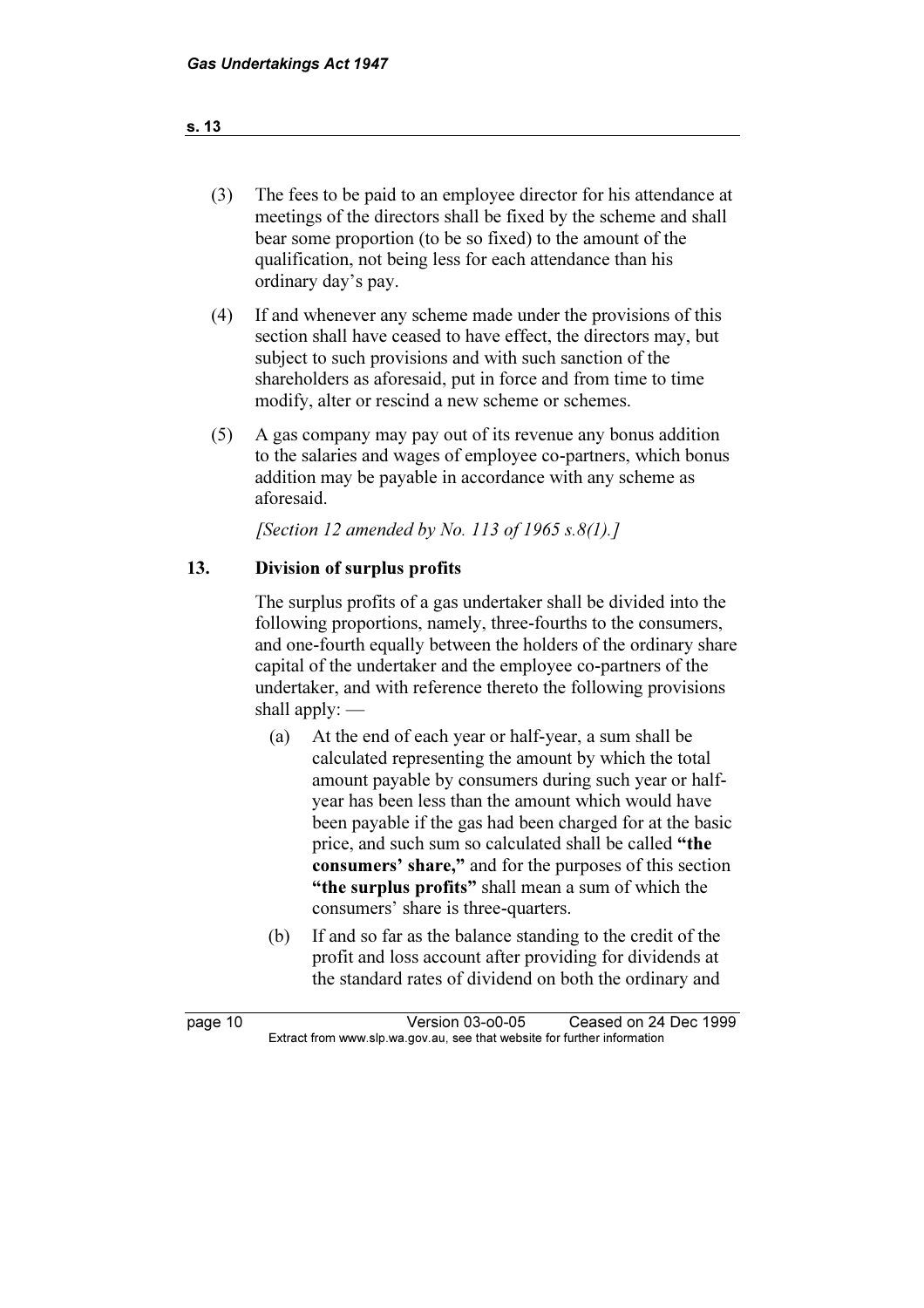the preference share capital of the undertaker, in the opinion of the directors permits, a sum not exceeding one-quarter of the surplus profits shall be applied in 2 equal parts for the benefit of the holders of ordinary share capital and for the benefit of the employee copartners of the undertaker in manner hereinafter mentioned.

- (c) Any sum so to be applied for the holders of ordinary share capital may be applied in the increase of the dividends above the standard rates of dividend, and, if and so far as not so applied, shall be carried to the reserve fund.
- (d) The sum so to be applied for the benefit of the employee co-partners of the undertaker shall be carried to the copartnership fund, and the moneys so carried to such fund shall be allocated by way of a uniform percentage of bonus on the salaries and wages of such employee copartners.
- (e) Any balance of the profits of the undertaker, not applied as aforesaid, shall be carried forward in the profit and loss account of the undertaker for the next following year or half-year. Provided that the sum standing to the credit of such profit and loss account shall not at any time exceed the amount required to pay one year's dividends at the standard rates of dividend on the ordinary and preference share capital of the undertaker.

[Section 13 amended by No. 60 of 1961 s.6.]

#### 13A. Variation of financial arrangements

- (1) The Minister may, at the request of a gas undertaker, by notice published in the Government Gazette-
	- (a) vary or dispense with, in relation to that gas undertaker, any requirement or other provision of section 8, 9, 10 or 13 in respect of such circumstances, if any, and subject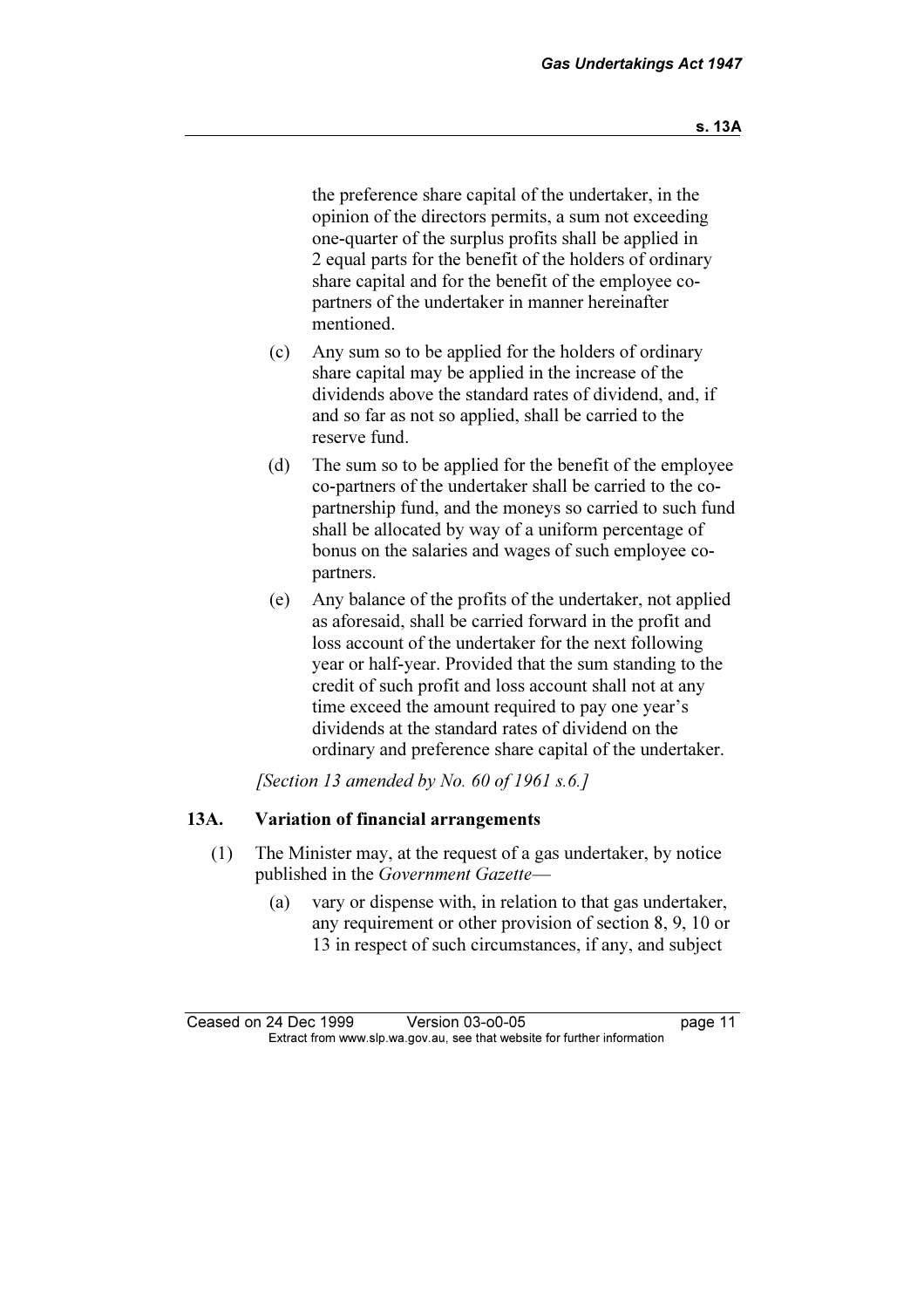# to such conditions, if any, as are specified in the notice; and

- (b) approve the transfer, expenditure or setting apart of money from the revenue of the gas undertaking to any reserve, fund or account and specify the objects for which, the circumstances in which and the conditions subject to which that money may be transferred, expended, set apart or otherwise dealt with.
- (2) The Minister may, after giving not less than one month's notice in writing to that gas undertaker, by notice published in the Government Gazette, revoke, in relation to the gas undertaker, any notice in force under subsection (1).
- (3) A notice under subsection (1) or (2) which is published in the Government Gazette has effect on and from —
	- (a) the date of such publication; or
	- (b) such later date as is specified in the notice.
- (4) A gas undertaker in relation to which a notice under subsection (1) is in force shall not contravene the notice.

[Section 13A inserted by No. 75 of 1982 s.5.]

# 14. Accounts and returns

- (1) Every gas undertaker shall furnish to the Coordinator at such times and in such form and manner as the Coordinator may direct an annual account and shall furnish to the Coordinator, on the written request of the Coordinator, such other statistics, returns, records or other information as the Coordinator may require to enable the Coordinator —
	- (a) to ascertain a true and fair view of the assets and liabilities of the gas undertaker and the extent to which those assets were derived or liabilities were incurred in the course of a business to which this Act applies and in what manner the requirements of this Act have been observed; and

page 12 <br>Extract from www.slp.wa.gov.au, see that website for further information<br>Extract from www.slp.wa.gov.au, see that website for further information  $\mathbf{F}$  from which was the set that we besite for further information  $\mathbf{F}$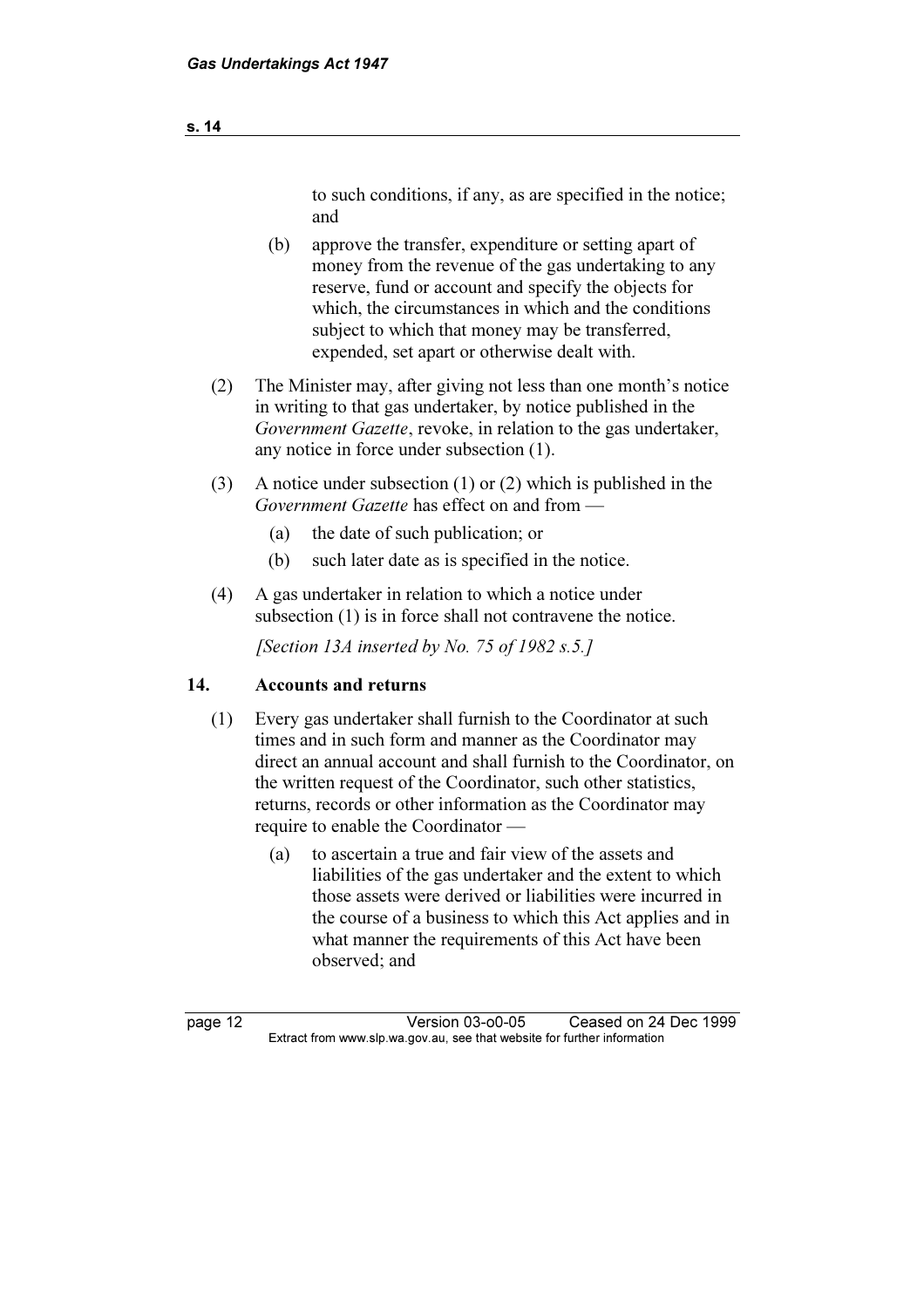(b) to take immediate measures to carry on the undertaking and to continue the supply of gas to consumers, should that become necessary,

 and for those purposes shall permit the Coordinator or persons authorized by the Coordinator —

- (c) to enter upon the land or premises of the gas undertaker whether within or outside a franchised area;
- (d) to inspect, examine and test all works, plant and equipment used by the gas undertaker in or in connection with its business of producing or supplying gas or gas appliances; and
- (e) to observe and investigate the conduct of the business and affairs of the gas undertaker, including the examination and audit of books, accounts and records and the taking of copies or extracts and inquiry as to the source, cost, storage and supply of gas, contractual relationships and matters relating to employees, and the use to which the assets of the gas undertaker are being or may be put,

to the extent that the Coordinator may consider to be required.

- (2) Every gas undertaker shall embody in the annual account furnished to the Coordinator a certificate by the auditors of such undertaker setting out the amounts which may be —
	- (a) applied as dividend or transferred to reserve; and
	- (b) applied for the benefit of co-partners.
- (3) The power of the Coordinator under this section to require information shall include power to require different information from different gas undertakers, and to require any particular information to be certified by the auditors of the undertaker.
- (4) The Coordinator or a person authorized by the Coordinator may require any director, servant or agent of a gas undertaker to furnish information on matters which the Coordinator, or that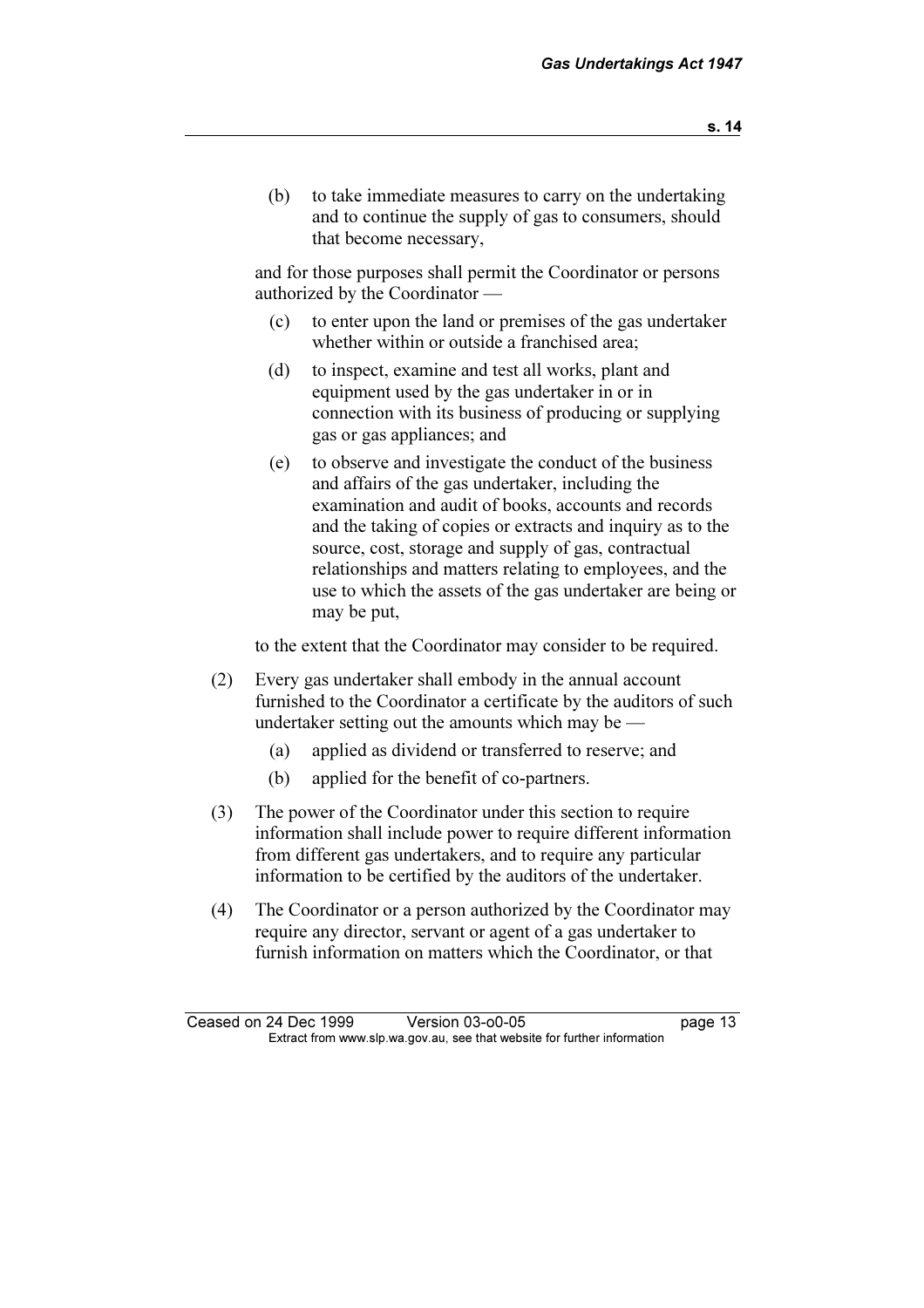# authorized person, considers to be material to an examination or investigation conducted pursuant to this section.

- (5) A gas undertaker or other person who
	- (a) fails to comply with a requisition directed to that gas undertaker or person pursuant to this section; or
	- (b) obstructs or hinders the Coordinator or a person authorized by the Coordinator, or any other person assisting the Coordinator or that authorized person, in the making of an examination or investigation under this section,

commits an offence.

 Penalty: \$1 000, and if the offence is a continuing one a further fine not exceeding \$20 for every day or part of a day during which the offence has continued.

[Section 14 amended by No. 113 of 1965 s.8(1); No. 75 of 1982 s.6; No. 89 of 1994 s.103.]

#### 15. Depreciation

- (1) Subject to the provisions of subsection (3), the directors of a company that is a gas undertaker may in any year charge against the revenue of that company, as part of the expenditure on revenue account, such sum representing a percentage, being not less than 3 per centum, as is determined in writing for that year by the Minister, of the book values of the plant of the gas undertaker, calculated on the average monthly balances of those book values throughout the year.
- (2) Where any plant referred to in subsection (1) is scrapped at any time during a year, an amount not exceeding the book value at the time (after deducting depreciation or allowing for any amount in the depreciation reserve, as the case may require) of the plant so scrapped may be charged by the directors against the revenue of the company as provided in that subsection less the proceeds of sale, if any, of the materials resulting from the scrapping of the plant.

page 14 Version 03-o0-05 Ceased on 24 Dec 1999<br>Extract from www.slp.wa.gov.au, see that website for further information  $\mathbf{F}$  from which was the set that we besite for further information  $\mathbf{F}$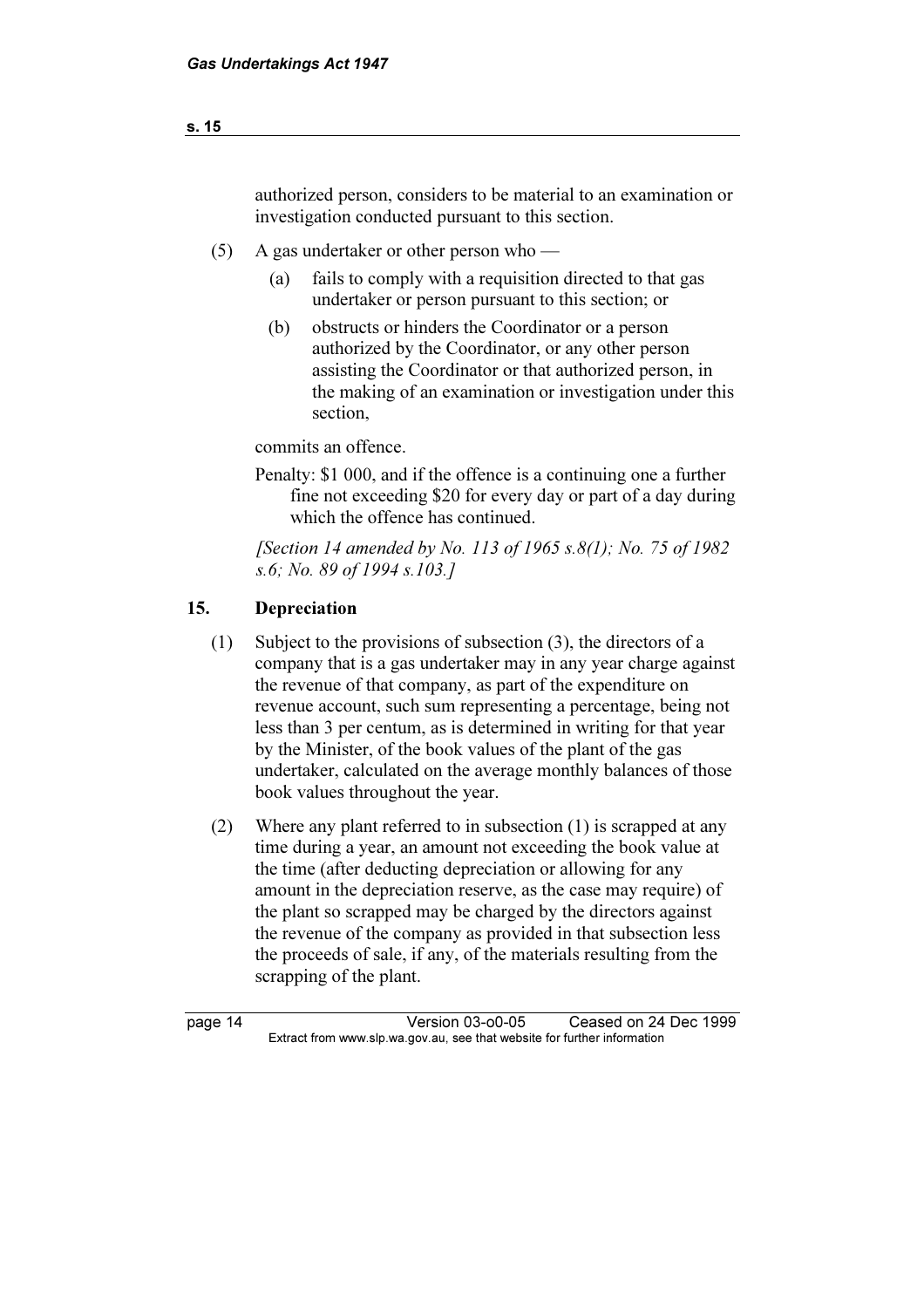- (3) Any sum so charged against the revenue of the company under this section shall be applied in writing down such book values or be carried to a depreciation reserve and no depreciation shall be charged in respect of any plant that has been purchased from the proceeds of any loan to the company, the repayment of which loan is being charged to a renewal fund.
- (4) In this section "plant" means the manufacturing and distributing plant, buildings and equipment of a gas undertaker.

[Section 15 inserted by No. 60 of 1961 s.7.]

#### 16. Gas undertaker to pay interest on deposits

 Where a person is required by a gas undertaker to give security for a supply of gas or for the payment of the rental of a meter or any apparatus whatsoever, and such security is in the form of a deposit of cash or the equivalent of cash, such undertaker shall, in accordance with the regulations, pay interest thereon to such person at the rate payable for the time being by the Commonwealth Savings Bank of Australia upon a savings bank deposit of a like amount.

#### 17. Publication of charges for gas

- (1) A gas undertaker shall from time to time publish (by exhibiting notices in its show rooms and offices which are open to the public and sending copies thereof to the Coordinator) and shall include as part of any general statement of the charges of such undertaker, the price per gas unit at which the undertaker is prepared to sell gas to persons who require a supply and are not willing to enter into any special contract as to price.
- (2) Such price shall be known as the undertaker's "ordinary" price and shall be a price exclusive of any discount which the undertaker may be required or may be prepared to grant.
- (3) Any provision in this or any other Act or in any regulation, local law or by-law made thereunder —

Ceased on 24 Dec 1999 Version 03-o0-05 page 15<br>Extract from www.slp.wa.gov.au, see that website for further information  $\mathbf{F}$  from which was the set that we besite for further information  $\mathbf{F}$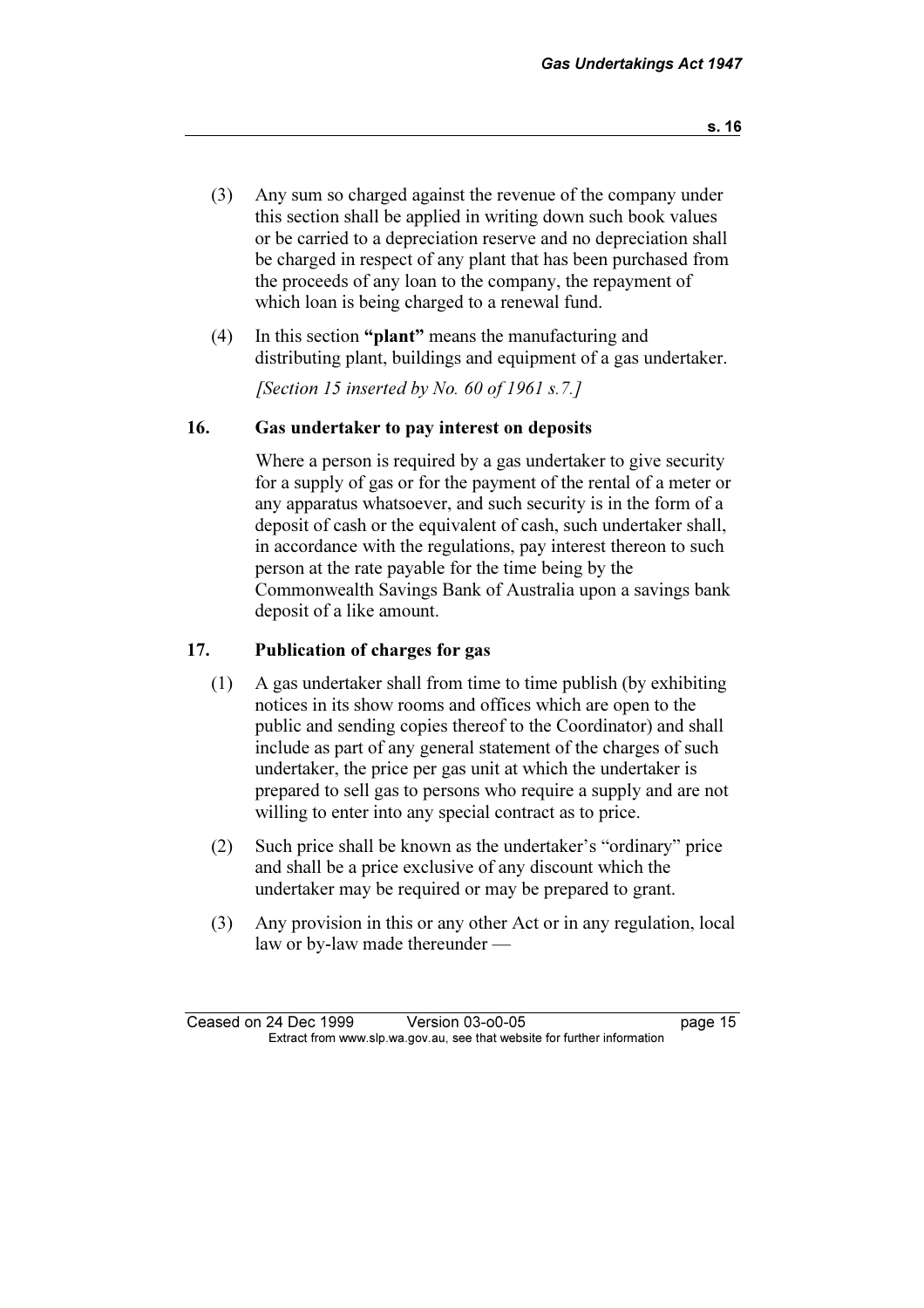- (a) which prescribes a maximum price which may be charged in respect of gas;
- (b) which prescribes a basic price in respect of gas with variations in the rate of dividend payable according to the price actually charged in respect of gas;
- (c) which prevents an undertaker from paying a dividend in excess of the basic rate when the price charged to any consumer has equalled or exceeded the basic price,

 shall not apply to gas sold at a price other than the "ordinary" price.

[Section 17 amended by No. 89 of 1994 s.103; No. 14 of 1996 s.4.]

# 18. Gas undertaker may be ordered to supply gas

- (1) Any 20 occupiers or owners of premises situated in a defined locality within the limits wherein which a gas undertaker is authorized to supply gas may address a request to the Coordinator setting forth that the said premises are not supplied with gas, and could conveniently be so supplied and ought reasonably to be so supplied by such undertaker, and undertaking to become consumers of gas for a period of at least 12 months thereafter upon its being so supplied.
- (2) On receipt of a request made under subsection (1) the Coordinator shall hear and determine the matter accordingly and provided that the return by gross sales of gas from such extension or supply of gas shall not be less than 20 per centum per annum on the outlay incurred by the undertaker in making such extension or giving such supply, the Coordinator may determine that the request should be given effect to, whether in whole or in part, and may then order the undertaker within a time to be fixed by the Coordinator, to lay such mains and pipes and to do all such other works and things as are required for the purpose of supplying gas to the premises within a locality to be defined by the Coordinator, and the undertaker shall obey such order.

page 16 Version 03-o0-05 Ceased on 24 Dec 1999<br>Extract from www.slp.wa.gov.au, see that website for further information  $\mathbf{F}$  from which was the set that we besite for further information  $\mathbf{F}$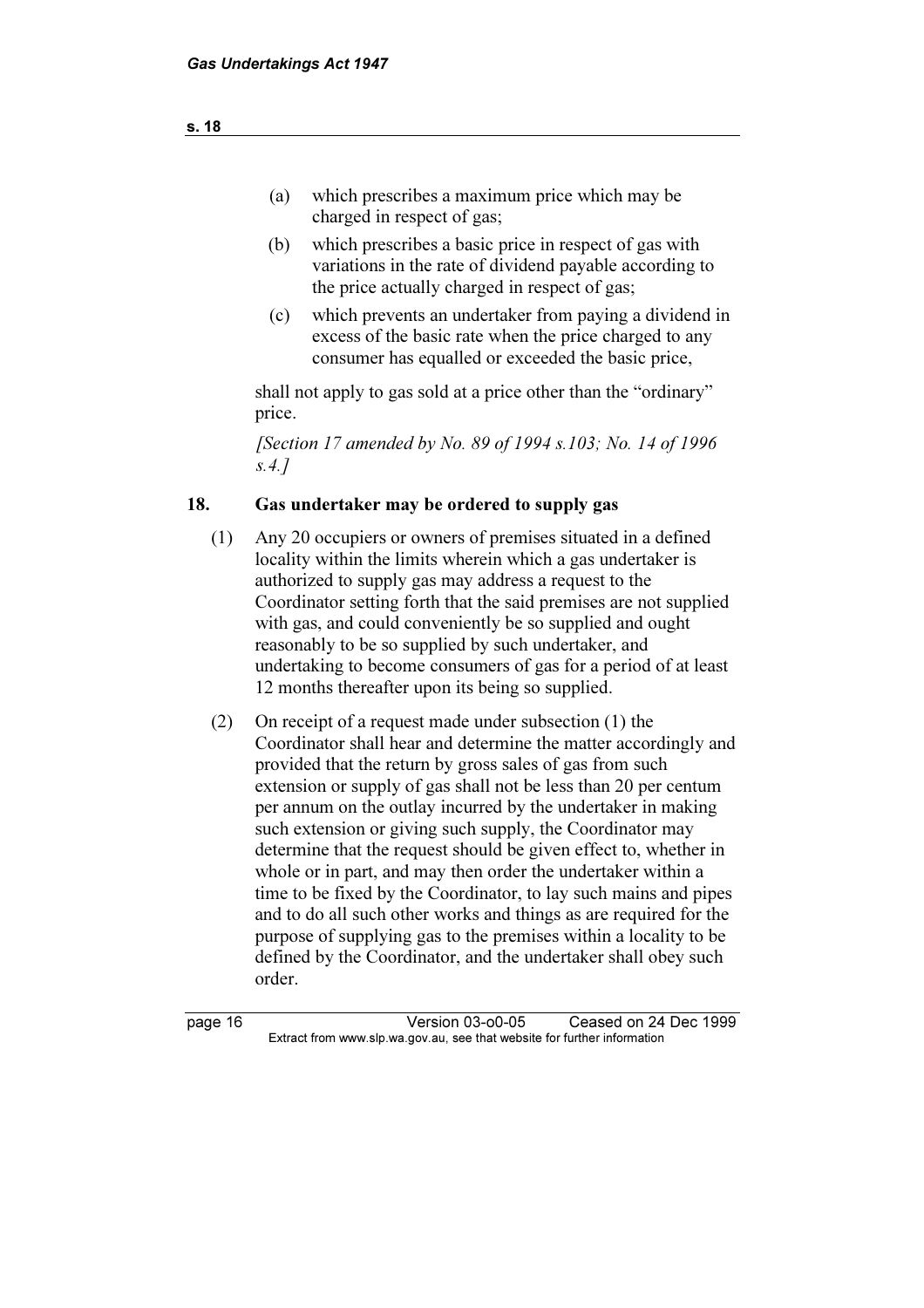- (3) Where a gas undertaker is a company on which a power is or has been conferred by an Act to carry on in a franchised area determined by that Act the business of the supply of gas —
	- (a) the company shall be taken to carry on, and always to have carried on, that business in pursuance of a statutory duty to give effect to the power conferred and to provide and maintain a supply of gas suitable and sufficient for the use of all persons within the franchised area who are for the time being consumers or entitled to be supplied;
	- (b) subject to the Gas Standards Act 1972, any question as to the quantity or quality of the gas supplied, or the manner in which the gas is or has been supplied, may be determined by the Coordinator; and
	- (c) the property of the company shall be taken to have accrued by reason of the conferring of the right to supply gas to the franchised area, and to be held and always to have been held subject to a continuing obligation to give effect to the statutory duty to supply gas and, in default, to be available to the Crown pursuant to this Act for the purpose of ensuring that a supply of gas within the franchised area, for the time being, of a quantity and quality and in a manner satisfactory to the Coordinator is maintained, whether by the company or some other person, on behalf of the Crown.
- (4) A gas undertaker, being a company to which subsection (3) applies, shall not (otherwise than in the normal and ordinary course of, and for the purposes of, the business of that company related to the supply of gas) without the prior written consent of the Minister dispose of or charge —
	- (a) any land, or any interest in land, held by or on behalf of the company; or
	- (b) any other property of the company, being property in relation to which the Minister has by notice published in the Government Gazette directed that this subsection applies,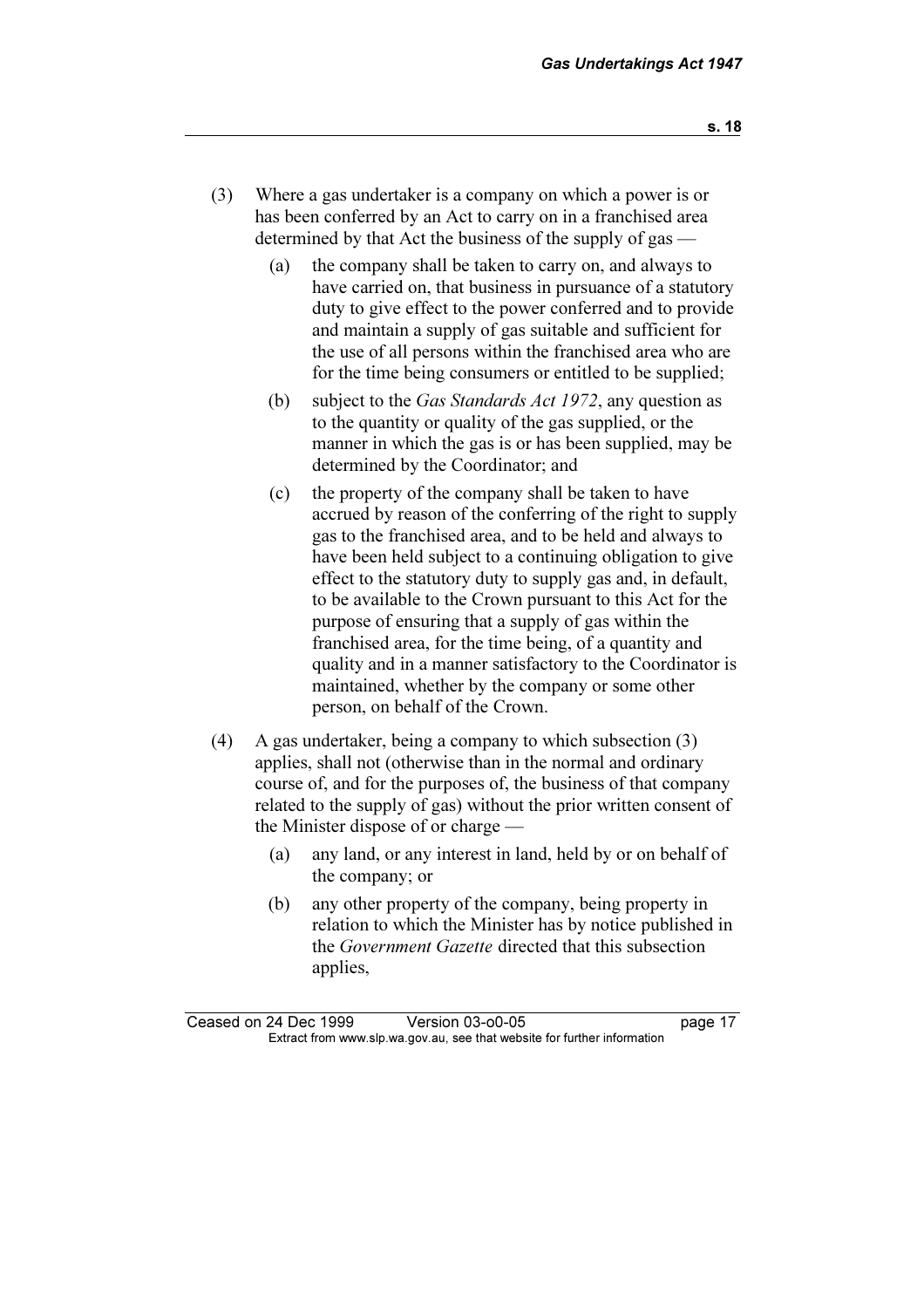#### s. 18A

 and any purported transaction in contravention of this subsection, other than a transaction affecting the title to land registered under the Transfer of Land Act 1893, is void.

 (5) The Commissioner of Titles, under the Transfer of Land Act 1893 may, and if so required by the Minister shall, direct the Registrar of Titles to lodge a caveat on behalf of the Crown to prohibit the transfer or improper dealing with any land or interest in land to which subsection (3) applies in contravention of that subsection.

[Section 18 amended by No. 113 of 1965 s.8(1); No. 75 of 1982 s.7; No. 89 of 1994 ss.98 and 103.]

#### 18A. Powers related to a default in the duty to supply gas

- (1) Where the Minister has reasonable cause to apprehend that a gas undertaker, being a company to which section 18(3) applies, proposes to cease the supply of gas in a franchised area, or to supply gas of a quantity or quality or in a manner not satisfactory to the Coordinator, the Minister may by notice in writing served on the company —
	- (a) require the company to show cause, within the period specified in that notice, why a vesting order should not be made; or
	- (b) require the company to furnish to the Treasurer such security for the proper discharge of the duty to supply gas in the franchised area, the compliance with the requirements of this Act, and the proper conduct of the business of a gas undertaker as the Minister may direct; or
	- (c) require the company so to show cause and to furnish such security,

 and, where the company fails so to show cause or to furnish the security required, the Minister may recommend to the Governor that a vesting order should be made.

page 18 Version 03-o0-05 Ceased on 24 Dec 1999<br>Extract from www.slp.wa.gov.au, see that website for further information  $\mathbf{F}$  from which was the set that we besite for further information  $\mathbf{F}$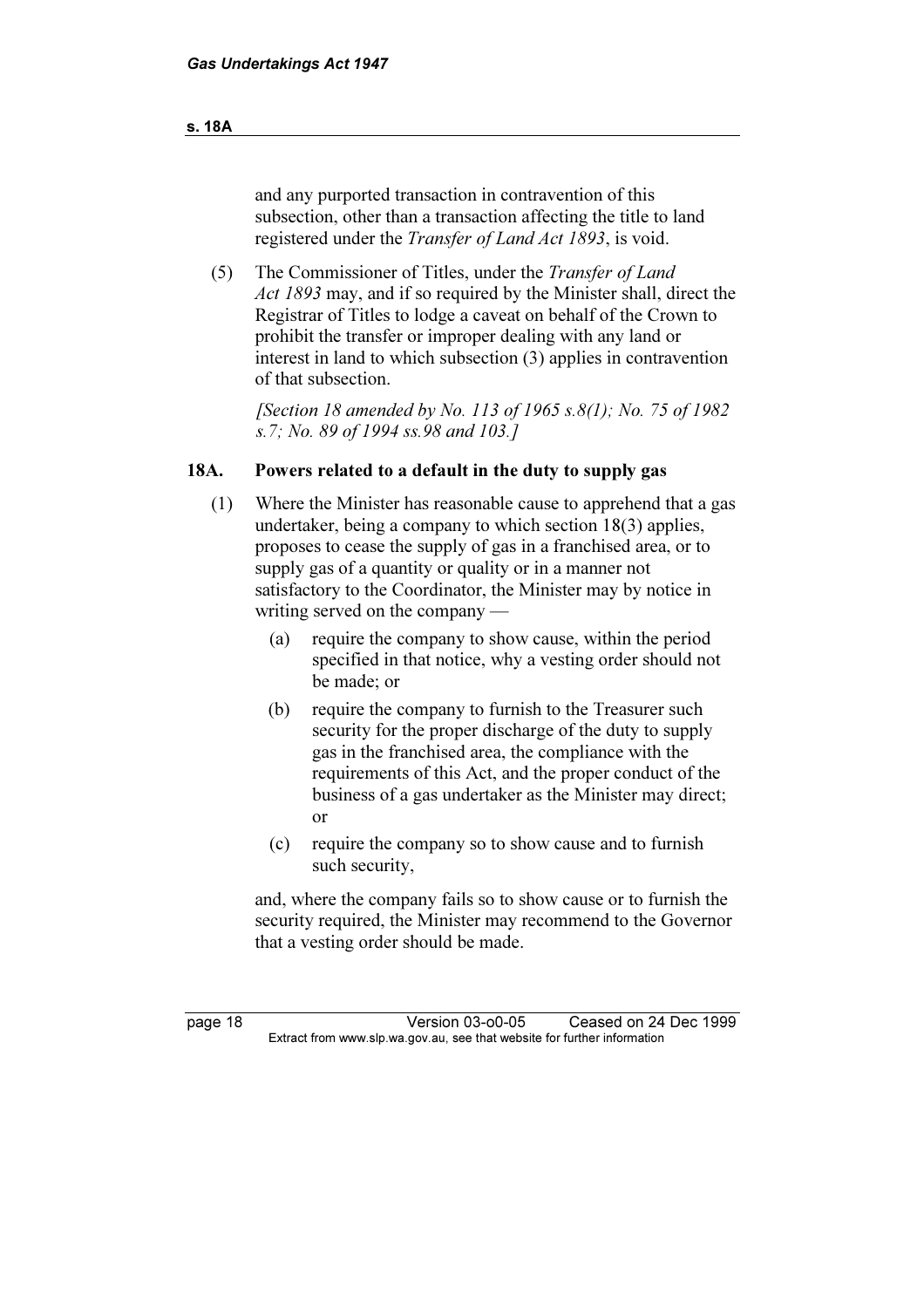- (2) Where a gas undertaker, being a company to which section 18 $(3)$  applies —
	- (a) in breach of its statutory duty
		- (i) ceases to supply gas; or
		- (ii) supplies gas of a quantity or quality, or in a manner, not satisfactory to the Coordinator; or
	- (b) fails to show cause or to furnish the required security pursuant to a notice served under subsection (1),

 the Governor in Executive Council may by order, notice of which shall be served on the company, direct that the Public Trustee or some other person named in that order enter in conjunction with the Coordinator upon the land and premises of the company and take possession thereof and of all other property whatsoever of the company, or of such of the land, premises or other property as is specified in the order, with authority to utilize the land, premises and other property for the purpose of effecting and maintaining a supply of gas to the franchised area, the land, premises and that other property being by force of, and during the currency of, that order vested in the Public Trustee on behalf of the Crown in right of the State as though he were a receiver and manager appointed pursuant to a charge on that property.

- (3) An order under subsection  $(2)$ 
	- (a) shall, as soon as is practicable after the making of the order, be —
		- (i) published in the Government Gazette; and
		- (ii) laid, or caused to be laid, by the Minister before each House of Parliament; and
	- (b) shall have, and be given effect from, the making thereof, or, where the Minister has, within the preceding 7 days, directed the Coordinator to take urgent measures to safeguard and prevent damage to the gas reticulation system in the franchised area and that direction by the

Ceased on 24 Dec 1999 Version 03-o0-05 page 19<br>Extract from www.slp.wa.gov.au, see that website for further information  $\mathbf{F}$  from which was the set that we besite for further information  $\mathbf{F}$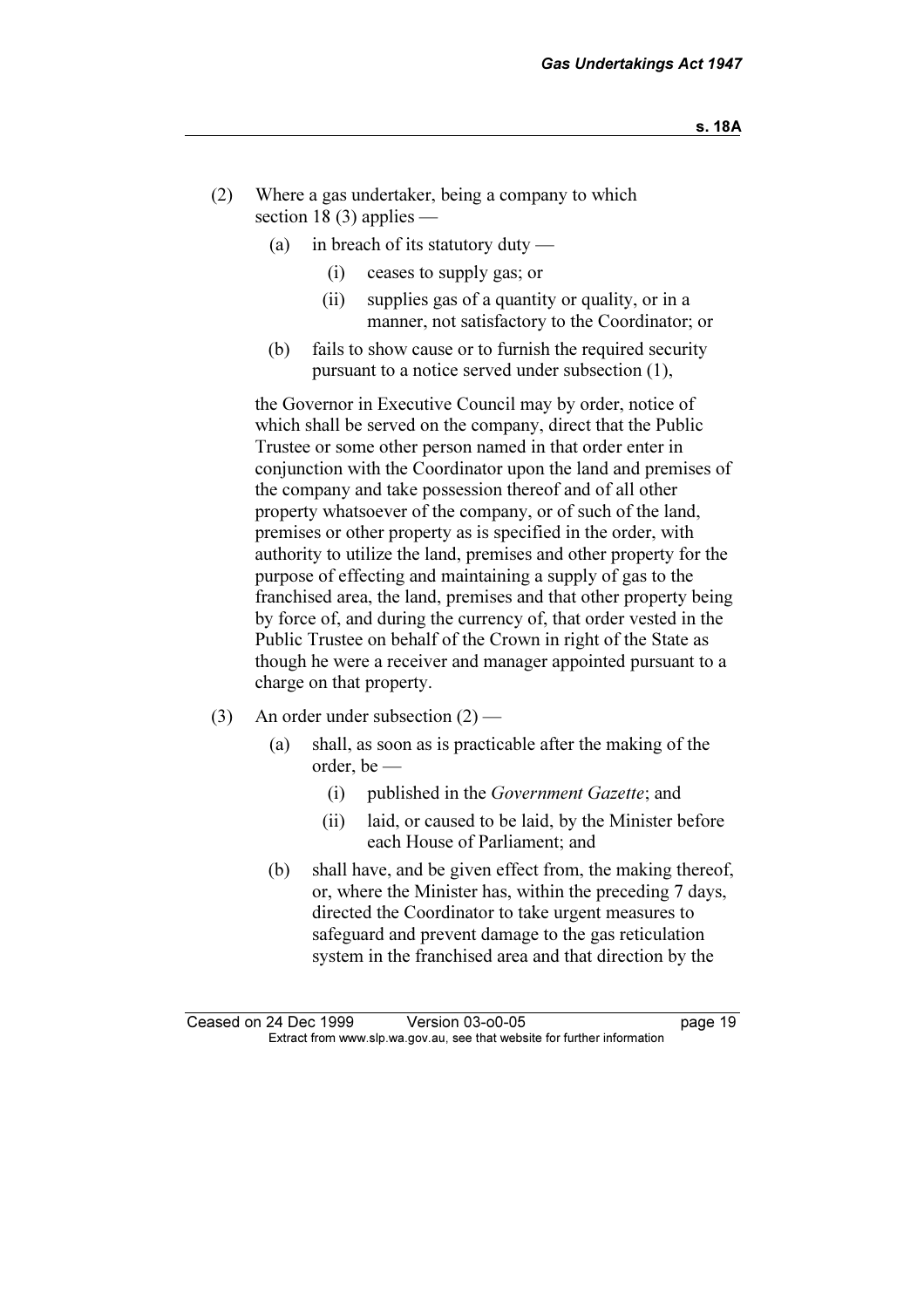| M.<br>۰.<br>۰. |
|----------------|
|----------------|

Minister is ratified by the order, from the giving of that direction by the Minister,

 and shall, subject to subsection (7), continue in force until revoked or an order is made under section 18E.

- (4) An order made under subsection (2)
	- (a) may be amended or revoked by a subsequent order;
	- (b) may be expressed to have effect differently according to different factors of a specified kind;
	- (c) may be made subject to specified conditions;
	- (d) may authorize any matter or thing to be from time to time determined, applied or regulated by any specified person or body;
	- (e) may make provision for an inquiry into the affairs of the company;
	- (f) may make provision for any matter or thing in relation to which provision may be made in an order pursuant to section 18E; or
	- (g) may make provision for any combination of the matters or things specified in this subsection,

 and, where it is amended, shall continue in force, subject to subsection (7), and have and be given effect as so amended.

- (5) If Parliament is adjourned or prorogued and that adjournment or prorogation will not expire within 14 days of the day of the making of the order under this section, Parliament shall be called together on a day to be fixed by proclamation being a day that falls within that period of 14 days, and, notwithstanding any Act, law or standing order of either House of Parliament to the contrary, Parliament shall meet on the day so fixed and for all purposes shall continue to sit and Act in the same manner as if it had been adjourned or prorogued to that day.
- (6) Where at the time an order is made under this section the Legislative Assembly is dissolved for the purposes of an

page 20 Version 03-o0-05 Ceased on 24 Dec 1999<br>Extract from www.slp.wa.gov.au, see that website for further information  $\mathbf{F}$  from which was the set that we besite for further information  $\mathbf{F}$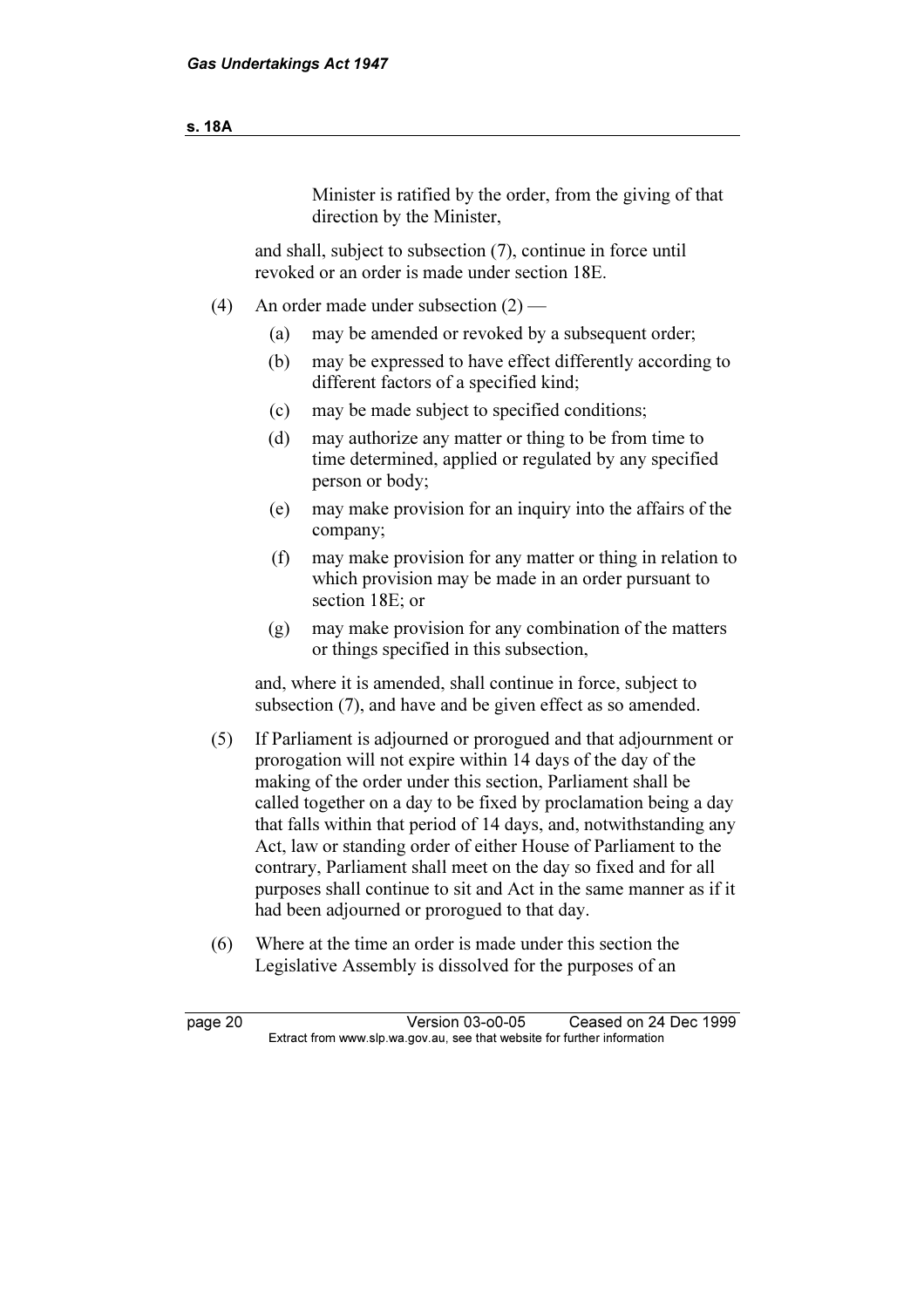election Parliament shall be called together so soon as may be thereafter.

 (7) Unless, within the period of 30 days from the date on which an order made under this section was laid before that House or reasonably could have been so laid, each of the Houses of Parliament by resolution ratifies that order, the order shall be deemed for all purposes to have been revoked.

[Section 18A inserted by No. 75 of 1982 s.8; amended by No. 89] of 1994 s.103.]

#### 18B. Minister's directions as to urgent measures

 The Minister, on being satisfied that the public interest requires that urgent measures be taken to safeguard and prevent danger or damage to the gas reticulation system in a franchised area, by reason of a reduction in gas pressures or otherwise, may direct the Coordinator to take such measures as he may specify or as the Coordinator thinks requisite for that purpose, and the Coordinator by his or her officers or employees may thereupon, without warrant, lawfully enter upon any land or premises from, through or to which gas is supplied and utilize any such land, premises or other property of the company for the purposes of carrying out such work to implement those measures as may be, or is considered by the Coordinator to be, necessary.

[Section 18B inserted by No. 75 of 1982 s.8; amended by No. 89] of 1994 ss.99 and 103.]

#### 18C. Duties and powers of the Public Trustee

- (1) On the making of a vesting order, the Public Trustee shall
	- (a) forthwith assume control and, in conjunction with the Coordinator, enter into possession of the land, premises and other property of the company, or such of the same as is specified in the order;
	- (b) open and maintain a bank account in the name of the company and the name of the Public Trustee as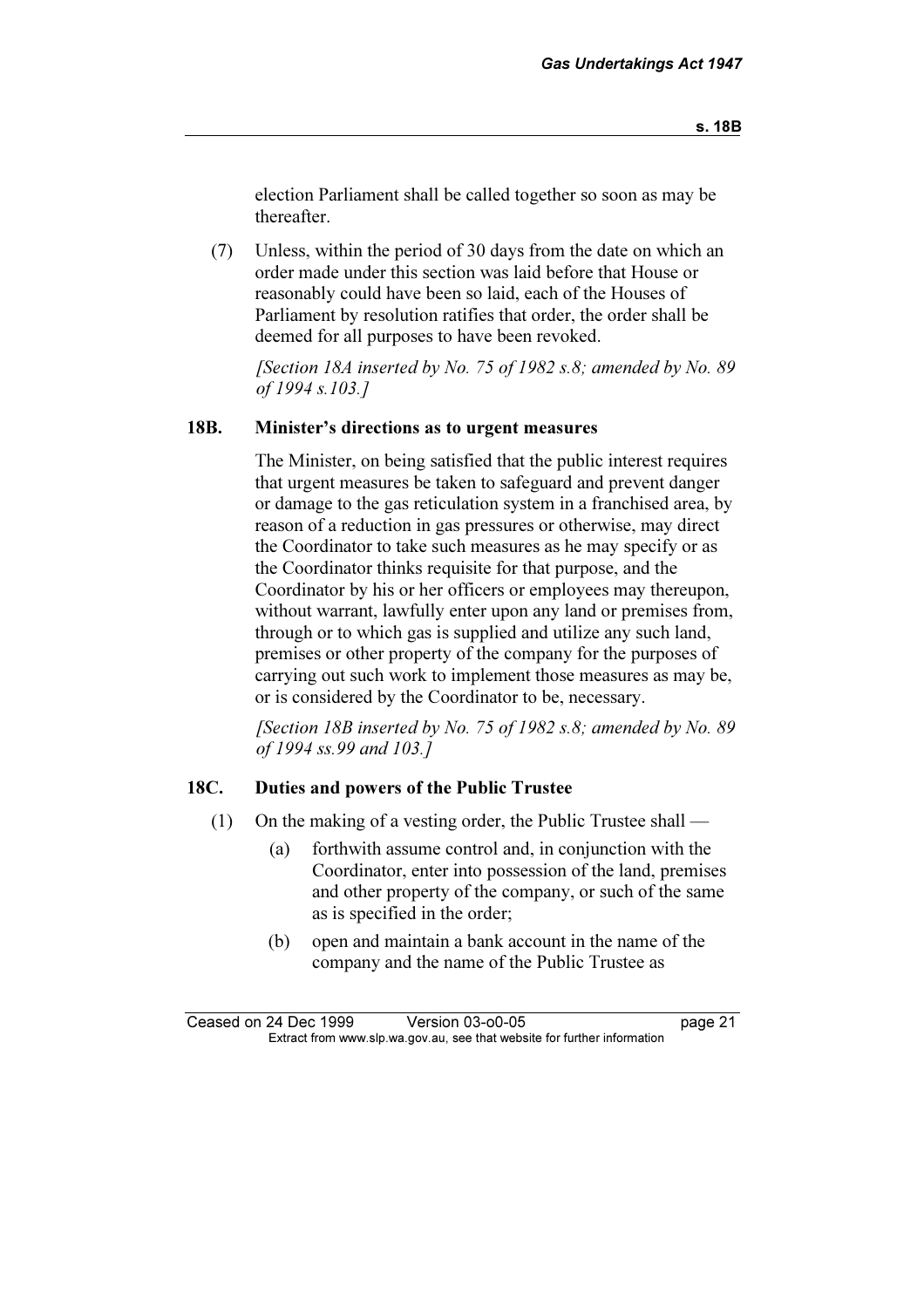| s. 18C |     |                                                                                                                                                                                                                                                         |  |
|--------|-----|---------------------------------------------------------------------------------------------------------------------------------------------------------------------------------------------------------------------------------------------------------|--|
|        |     |                                                                                                                                                                                                                                                         |  |
|        |     | Manager, operate that account in such manner as he may<br>from time to time determine, and pay into that account<br>money of the company coming under his control; and                                                                                  |  |
|        | (c) | keep such accounting records as correctly record and<br>explain all transactions entered into by him pursuant to<br>this Act.                                                                                                                           |  |
| (2)    |     | Subject to this section, on the making of a vesting order the<br>Public Trustee —                                                                                                                                                                       |  |
|        | (a) | may, on terms acceptable to the Minister, engage any<br>$person -$                                                                                                                                                                                      |  |
|        |     | to safeguard, maintain and continue a supply of<br>(i)<br>gas to the franchised area in accordance with the<br>statutory duty of the company, and for that<br>purpose to manage the affairs of the company;                                             |  |
|        |     | to inquire into the affairs of the company, and the<br>(ii)<br>requirement for the supply of gas in the<br>franchised area; and                                                                                                                         |  |
|        |     | to do such other things as may be necessary to<br>(iii)<br>give effect to the objects of this Act; and                                                                                                                                                  |  |
|        | (b) | has power to do, or cause to be done, in the State and<br>elsewhere, all things necessary or convenient to be done<br>for or in connection with, or as incidental to, the<br>attainment of the objectives for which he was appointed<br>under this Act. |  |

 (3) The Public Trustee may apply to the Supreme Court for directions, and the Court may give directions, in relation to any matter arising in connection with the performance of his functions, and the Court may at any time require the Public Trustee or the Coordinator to answer any inquiry in relation to the operation of a vesting order and may examine the Public Trustee or any other person on oath or affirmation concerning the operation of a vesting order and may direct an investigation to be made.

page 22 Version 03-o0-05 Ceased on 24 Dec 1999 Extract from www.slp.wa.gov.au, see that website for further information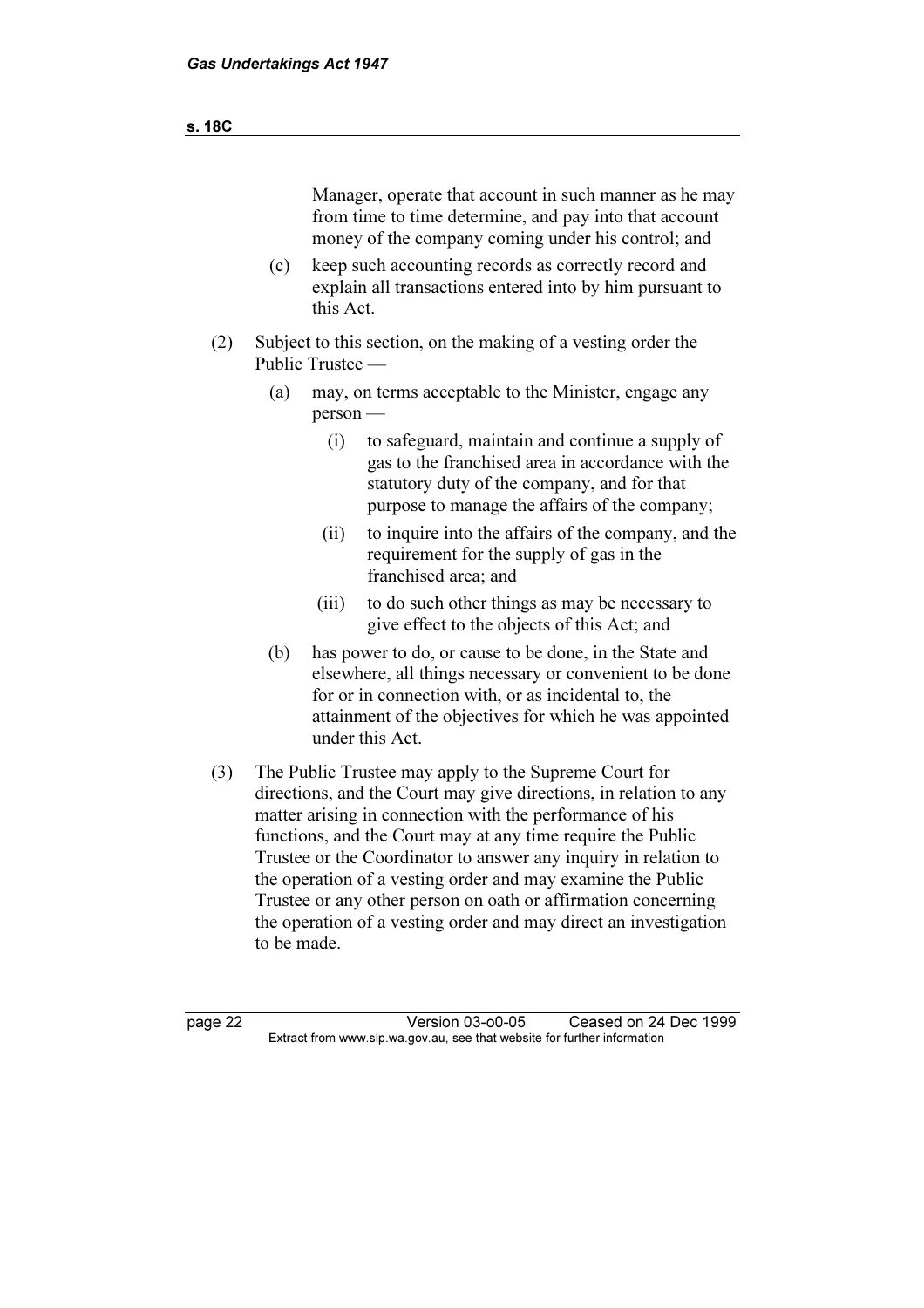- (4) Without limiting the generality of subsection (2), but subject to any provision of a vesting order that limits his powers in any way, the Public Trustee has, for the purpose of attaining the objectives for which he was appointed under this Act, power —
	- (a) to enter into possession and take control of property of the company;
	- (b) to lease, let on hire or dispose of property of the company;
	- (c) to grant options over property of the company on such conditions as he thinks fit;
	- (d) to borrow money on the security of property of the company;
	- (e) to insure property of the company;
	- (f) to repair, renew or enlarge property of the company;
	- (g) to convert property of the company into money;
	- (h) to carry on any business of the company, whether in conjunction with any person or otherwise, and to expend money of the company for that purpose or the general purposes of this Act;
	- (j) to take on lease or on hire, or to acquire, any property necessary or convenient in connection with the carrying on of a business of the company;
	- (k) to execute any document, bring or defend any proceedings or do any other Act or thing in the name of and on behalf of the company;
	- (m) to draw, accept, make and indorse any bill of exchange or promissory note;
	- (n) to use a seal of the company;
	- (o) to engage or discharge employees on behalf of the company;
	- (p) to appoint a solicitor, accountant or other professionally qualified person to assist him;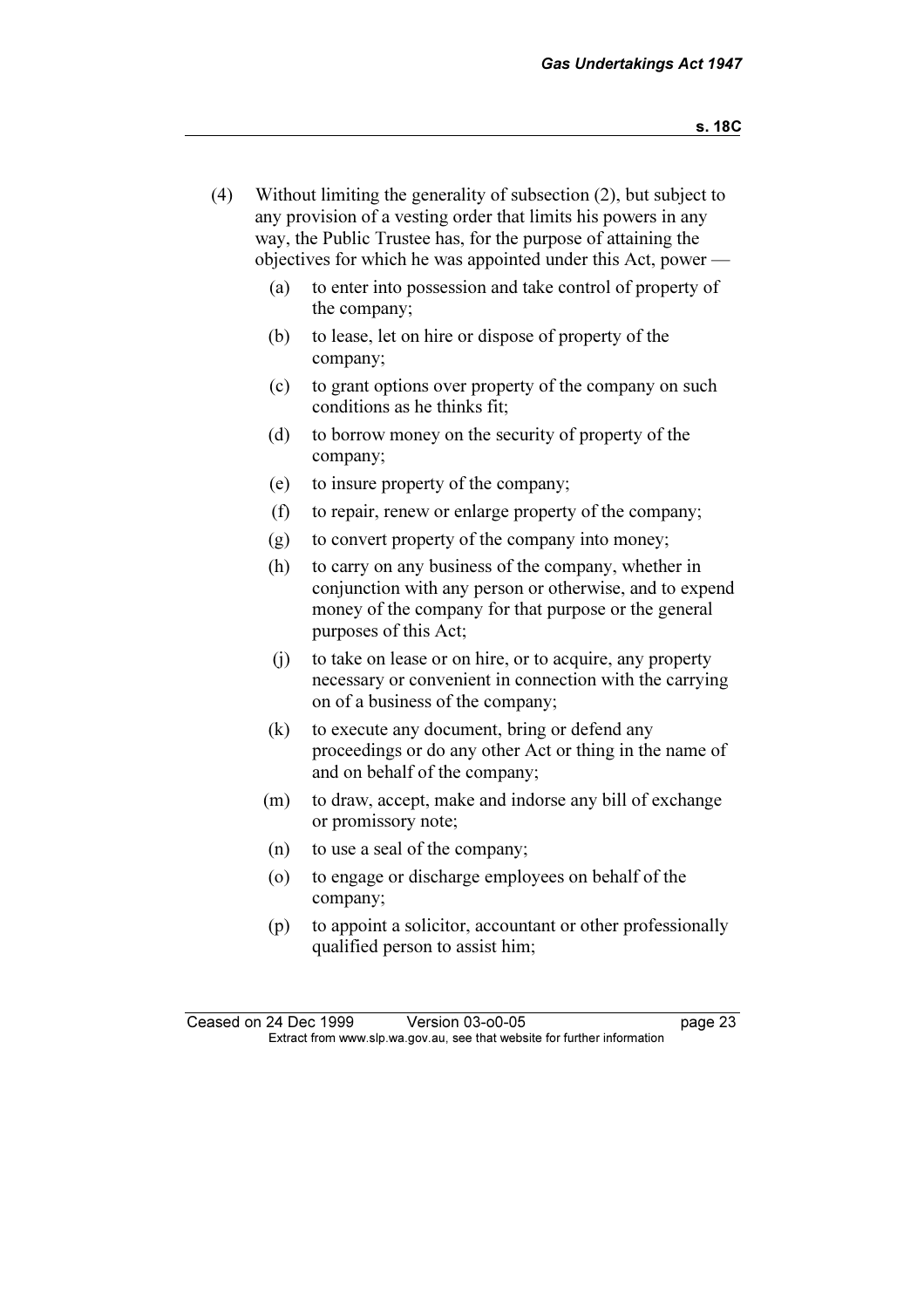- (q) to appoint an agent to do any business that he is unable to do himself or that can more conveniently be done by an agent;
- (r) where a debt or liability is owed to the company to prove the debt or liability in a bankruptcy, insolvency or winding up and, in connection therewith, to receive dividends and to assent to a proposal for a composition or a scheme of arrangement;
- (s) to refer to arbitration any question affecting the company; and
- (t) to make or defend an application for the winding up of the company.
- (5) The conferring by this section on the Public Trustee of powers in relation to the property of a company does not affect any rights in relation to that property of any other person other than the company.

[Section 18C inserted by No. 75 of 1982 s.8; amended by No. 89 of 1994 ss.100 and 103.]

### 18D. Power of disposal

- (1) The power of the Public Trustee to dispose of property of the company to which a vesting order relates extends to the transfer of property, without other consideration, to any person in consideration of the discharge or future discharge by the person of the statutory duty imposed on the company to supply gas in the franchised area.
- (2) In determining to what extent the property of the company may be required to be utilized in relation to the supply of gas, regard may be had to existing liabilities, future developments, the anticipated or potential requirements for gas in the franchised area, and the need for funds to meet those liabilities, developments and requirements.

[Section 18D inserted by No. 75 of 1982 s.8; amended by No. 89 of 1994 s.101.]

page 24 Version 03-o0-05 Ceased on 24 Dec 1999<br>Extract from www.slp.wa.gov.au, see that website for further information  $\mathbf{F}$  from which was the set that we besite for further information  $\mathbf{F}$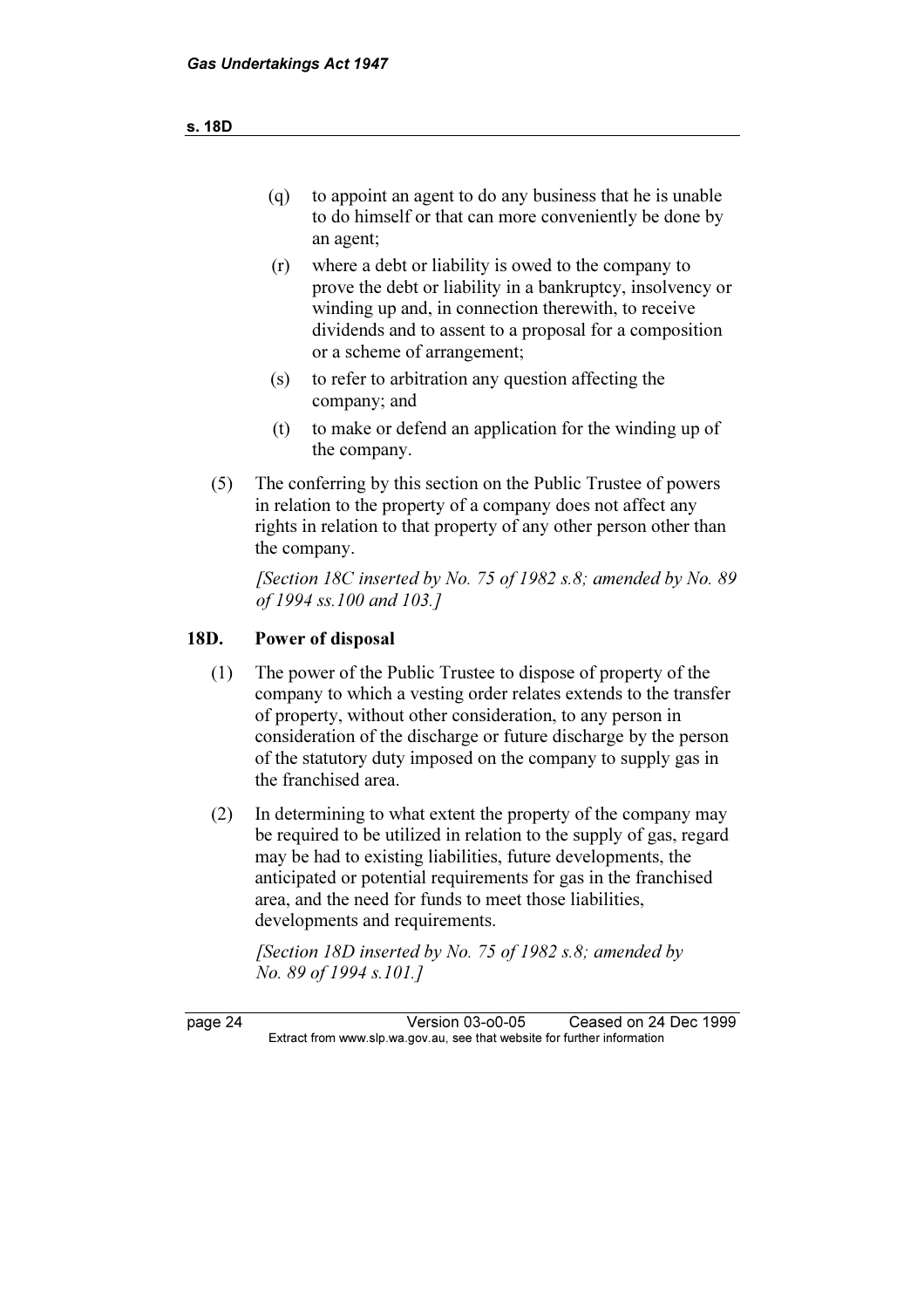### 18E. Discharge or revocation of a vesting order

- (1) On the recommendation of the Minister, on being satisfied that adequate provision has been or will be made for the future discharge of the statutory duty which was imposed on the company in relation to which a vesting order applies, the Governor in Executive Council may by order, notice of which is published in the Government Gazette, make provision —
	- (a) as to the liabilities of the company;
	- (b) as to the disposal or vesting of property of the company;
	- (c) as to the interests of persons affected by the operation of a vesting order; and
	- (d) generally, where no provision or no sufficient provision is otherwise made, for the attainment of the objectives for which the vesting order was made,

 and may discharge the vesting order from the date specified therein, and effect shall be given to the order.

 (2) The revocation or discharge of any order made under this Act shall not be deemed to have affected the previous operation of that order or the validity of any action taken thereunder or affect any investigation, legal proceeding or remedy in respect thereto, and sections 37 and 39 of the *Interpretation Act 1984*<sup>2</sup> shall apply to any such order as if such order had been an enactment which has expired.

[Section 18E inserted by No. 75 of 1982 s.8.]

#### 18F. Indemnity etc.

 No liability arises, and no compensation or damages shall be payable, in relation to or by reason of —

- (a) any Act or thing done or omitted
	- (i) by the Minister, the Coordinator or the Public Trustee; or
	- (ii) any person acting lawfully on behalf of the Minister, the Coordinator or the Public Trustee,

Ceased on 24 Dec 1999 Version 03-o0-05 page 25<br>Extract from www.slp.wa.gov.au, see that website for further information  $\mathbf{F}$  from which was the set that we besite for further information  $\mathbf{F}$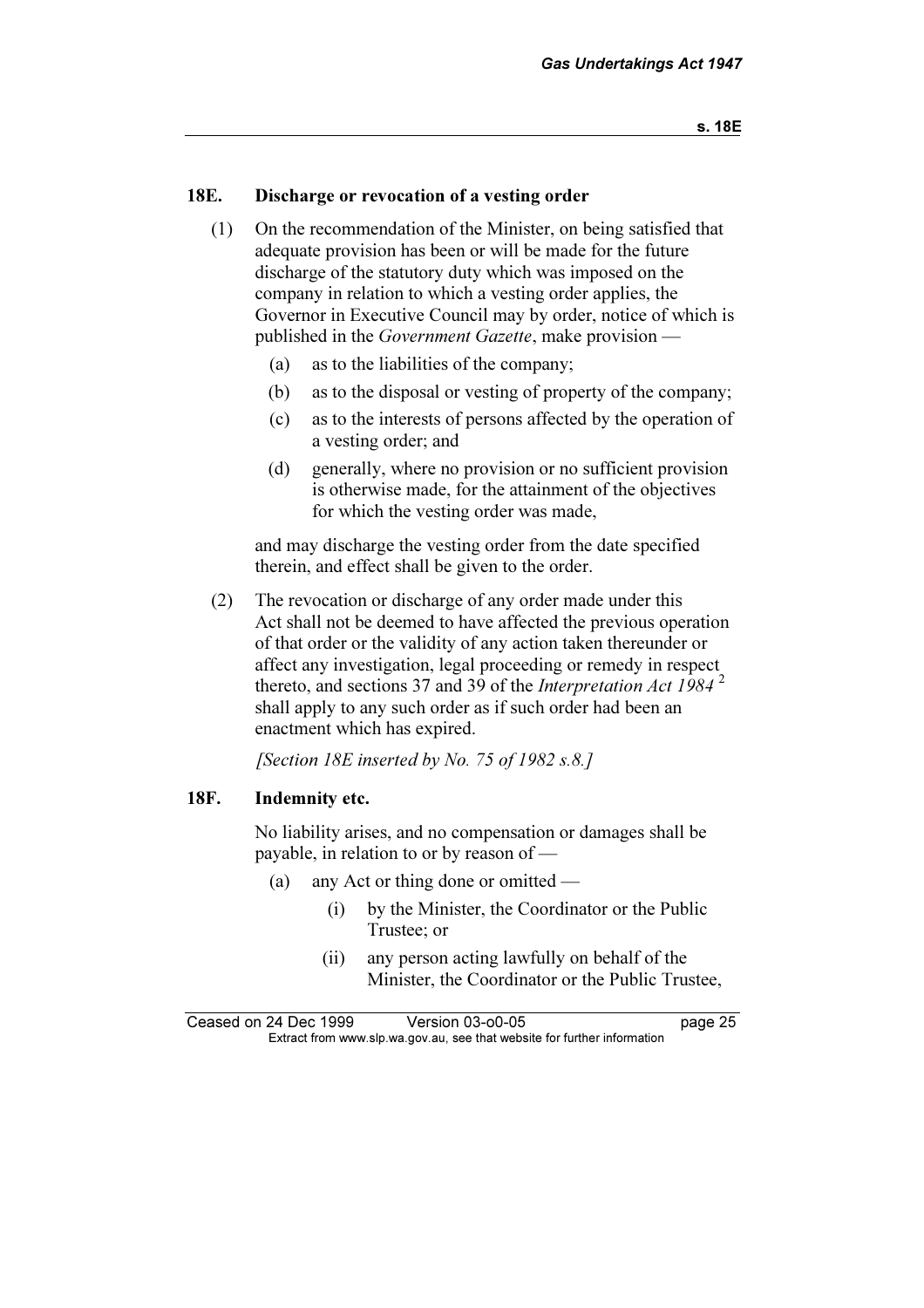#### s. 18G

 pursuant to or for the purposes of a vesting order or the discharge of a vesting order; or

(b) the operation or discharge of a vesting order.

[Section 18F inserted by No. 75 of 1982 s.8; amended by No. 89 of 1994 s.103.]

# 18G. Construction of reference to the Public Trustee

 A reference in section 18A to section 18F, inclusive, to the Public Trustee shall be construed, where in an order made pursuant to section 18A (2) some person other than the Public Trustee is named, as a reference to the person named in that order.

[Section 18G inserted by No. 75 of 1982 s.8.]

# 19. Power to grant pensions, etc.

 The directors of any gas undertaker may grant retiring or superannuation allowances to officers and employees of the undertaker, or pensions to such officers and employees or their widows and dependants, by directly granting such pensions and allowances and by contribution to existing superannuation funds, and for that purpose may apply the funds and revenues of the undertaker.

[20. Repealed by No. 75 of 1982 s.9.]

# 21. Prepayment meters

- (1) A gas undertaker shall not charge for any gas supplied through a prepayment meter any greater charge, rate or rent than the undertaker is entitled to charge for gas supplied to consumers through any other kind of meter, or by any other method of supply.
- (2) Any consumer whose gas is supplied through a prepayment meter may, upon payment of any charges involved, require the undertaker to supply and fix an ordinary meter, and upon such request the undertaker shall so supply and fix an ordinary meter.

page 26 Version 03-o0-05 Ceased on 24 Dec 1999<br>Extract from www.slp.wa.gov.au, see that website for further information  $\mathbf{F}$  from which was the set that we besite for further information  $\mathbf{F}$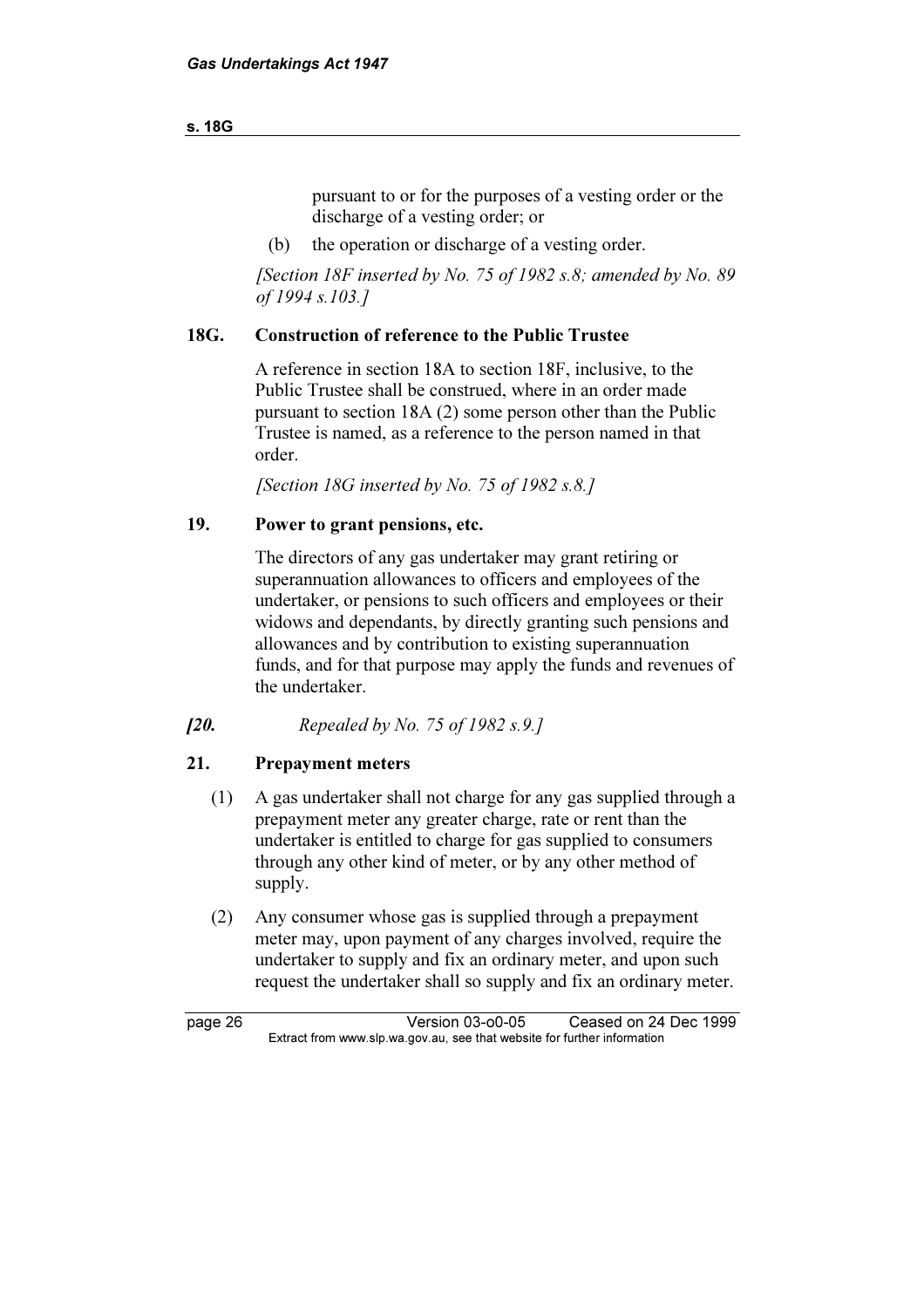(3) No meter shall be issued for the use of a consumer by an undertaker until it has been first tested and stamped by a gas examiner in accordance with the regulations. Within 12 months, or such further time as the Minister deems necessary, after the commencement of this Act, every meter in use on the premises of any consumer at the commencement of this Act shall be so tested and, if found accurate, stamped.

 All meters issued by an undertaker and in use shall be again tested and, if found accurate, restamped at intervals of not more than 7 years.

 (4) Except as provided in this section, a gas undertaker shall not make any charge, whether directly or indirectly, and by whatever name such charge is designated, for the hire of any meter.

 Where more than one meter is installed on any premises, a gas undertaker may charge for the hire of all meters in excess of one.

#### 22. Inquiry as to superannuation schemes, etc.

 The Governor may, after the Coordinator has inquired and reported that such action would be desirable, by proclamation published in the Government Gazette, authorise —

- (a) any scheme for the superannuation of the employees of a gas undertaker, including the provision to set aside sufficient funds from suspense accounts or reserves to inaugurate such a scheme, and the provision of funds for the support of the same as an expense properly chargeable to revenue;
- (b) the amendment of any superannuation scheme in operation at the commencement of this Act, or authorized under this section after such commencement, and of any deed executed to give effect to any such scheme.

[Section 22 amended by No. 89 of 1994 s.103.]

Ceased on 24 Dec 1999 Version 03-o0-05 page 27<br>Extract from www.slp.wa.gov.au, see that website for further information  $\mathbf{F}$  from which was the set that we besite for further information  $\mathbf{F}$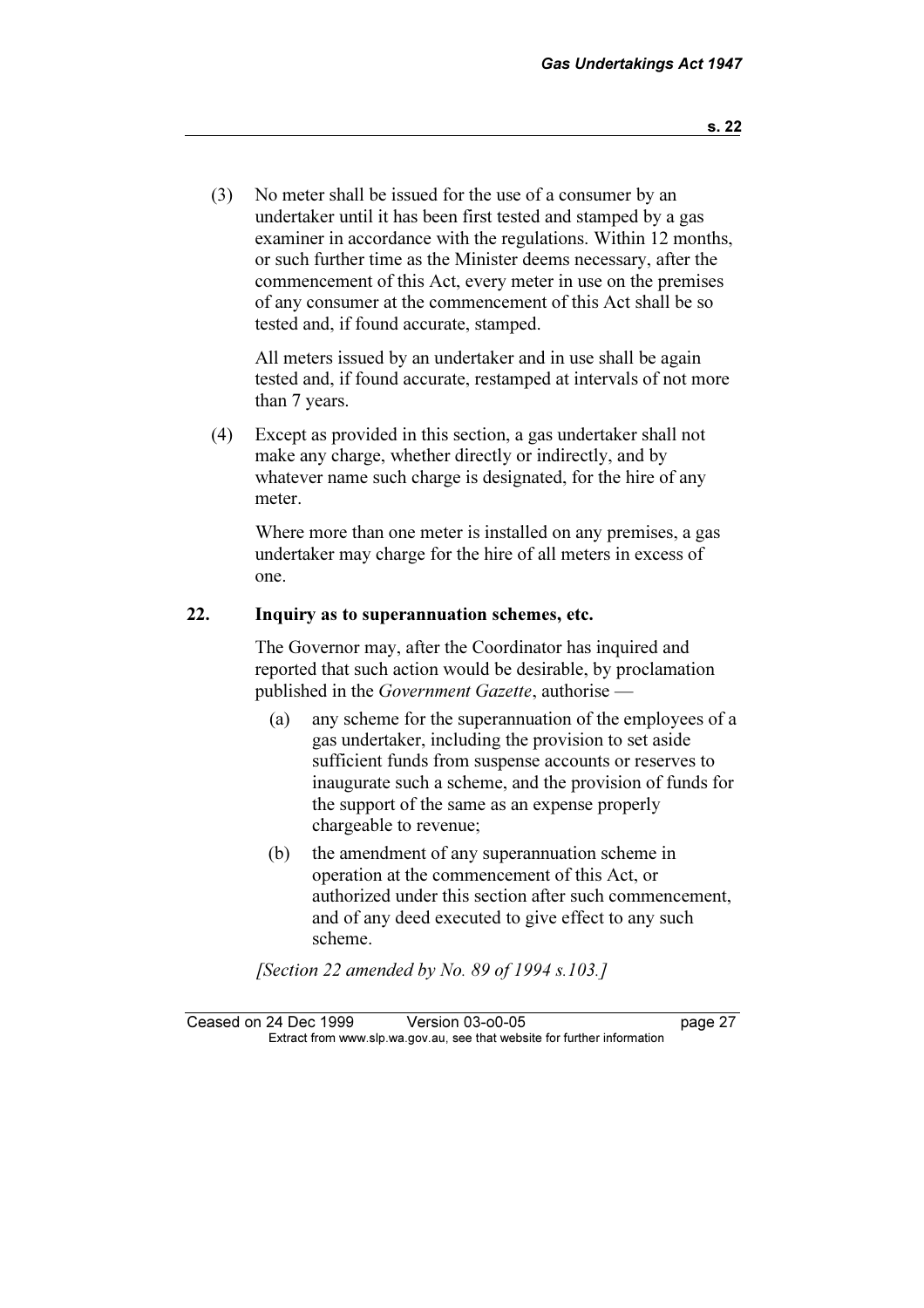#### s. 23

#### 23. Price on compulsory purchase

 Where by any Act a local government is empowered to compulsorily purchase a gas undertaking, then the amount of purchase money to be paid by such local government for such undertaking shall be a sum not exceeding the amount which would reasonably be required to purchase and establish a plant of equivalent capacity, counting at its fair market value the land to be purchased.

 [Section 23 amended by No. 14 of 1996 s.4; No. 57 of 1997  $s.6(2).7$ 

#### 24. Regulations

- (1) The Governor may make regulations prescribing all matters which by this Act are required or permitted to be prescribed, or which it may be necessary or convenient to prescribe for giving effect to this Act.
- (2) All courts and magistrates shall take judicial notice of all regulations and proclamations under this Act.

#### 25. Minister may declare that this Act not to apply to certain undertakers

- (1) The Minister may, by notice published in the Government Gazette, and upon and subject to such terms and conditions as the Minister may stipulate in the notice, declare that the provisions of this Act shall not apply to any gas undertaker which, in any period of 12 months expiring on 30 June in any one year, shall have sold less than a quantity of gas, not being more than 708 000 cubic metres of gas, which the Minister shall specify in such notice; and the Minister may, by any subsequent notice published as aforesaid, at any time and from time to time, revoke or vary any previous notice under this section.
- (2) The Minister may, by notice published in the Government Gazette, declare that the provisions of this Act do not apply to a gas undertaker who is the holder of a pipeline licence granted

page 28 Version 03-o0-05 Ceased on 24 Dec 1999 Extract from www.slp.wa.gov.au, see that website for further information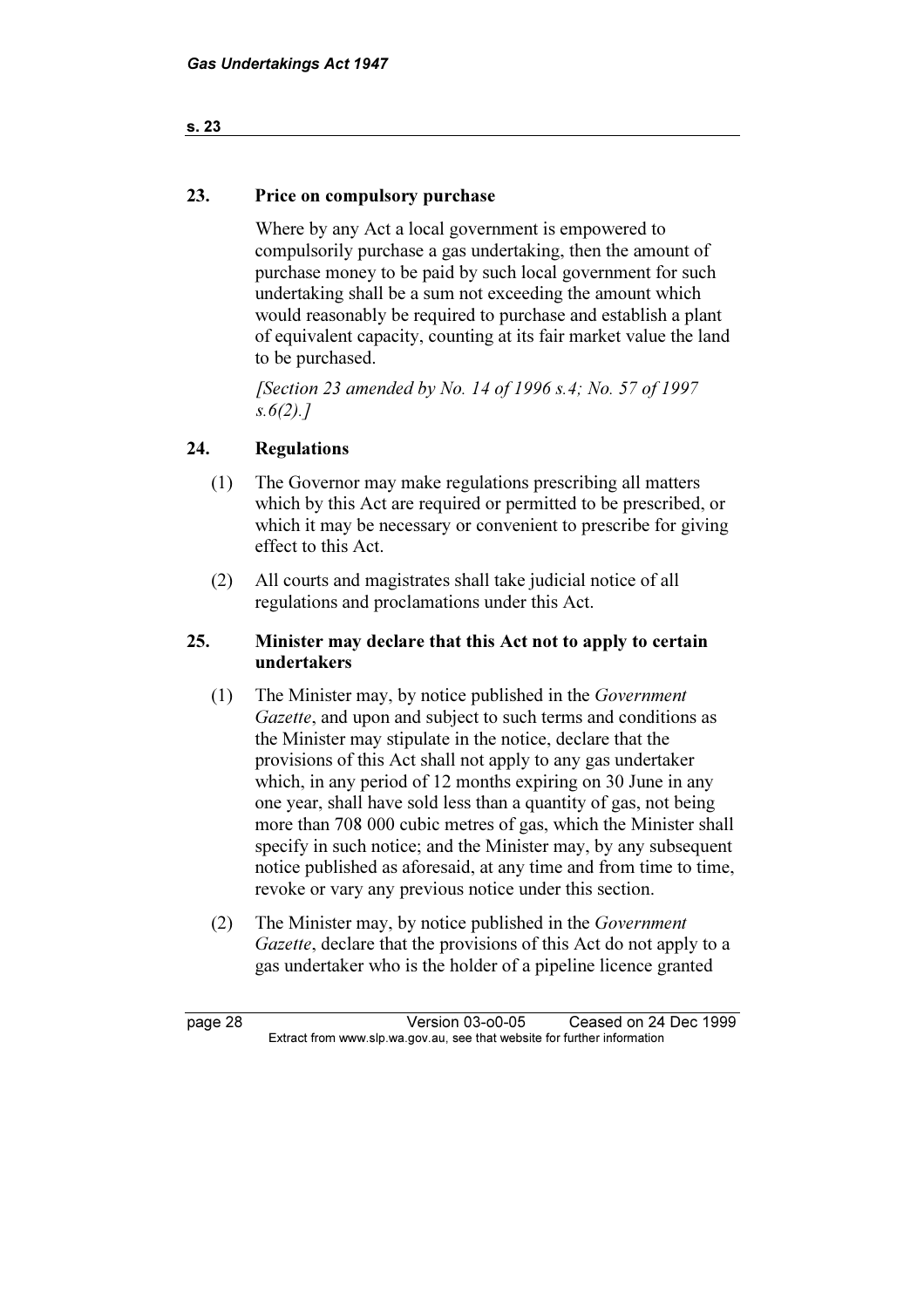under the Petroleum Pipelines Act 1969, in respect of gas which is supplied or distributed through a pipeline the subject of that pipeline licence.

- (3) Any notice published under subsection (2) may
	- (a) be subject to such terms and conditions as are therein specified by the Minister; and
	- (b) be varied or revoked by subsequent notice so published.

[Section 25 amended by No. 16 of 1972 s.2; No. 94 of 1972 (as amended)  $s$ . 4 (1). 1

#### 26. Act to supersede provisions in other Acts as to matters provided for in this Act

 Any provisions of this Act with respect to any matter for which provision is made in this Act shall have effect in lieu of any provisions whether to the same effect or inconsistent therewith in any other Act relating to any gas undertaker, and any such other Act shall, so far as applicable and with all necessary adaptations, be read and construed accordingly.

# 27. Penalties

- (1) A gas undertaker who contravenes any provision of this Act, or of any regulation made under this Act, shall, if no penalty is specifically provided for such contravention, be liable upon summary conviction to a penalty not exceeding \$20.
- (2) A prescribed penalty may be imposed by and recovered before a magistrate or any 2 justices in petty sessions.

[Section 27 amended by No. 113 of 1965 s.8 (1).]

#### 28. Recovery by Coordinator of expenses

 Any expenses of the Coordinator which, in the opinion of the Treasurer, are directly or indirectly attributable to the exercise of any of the Coordinator's powers and duties under this Act, or any of the provisions thereof, shall be a charge upon the gas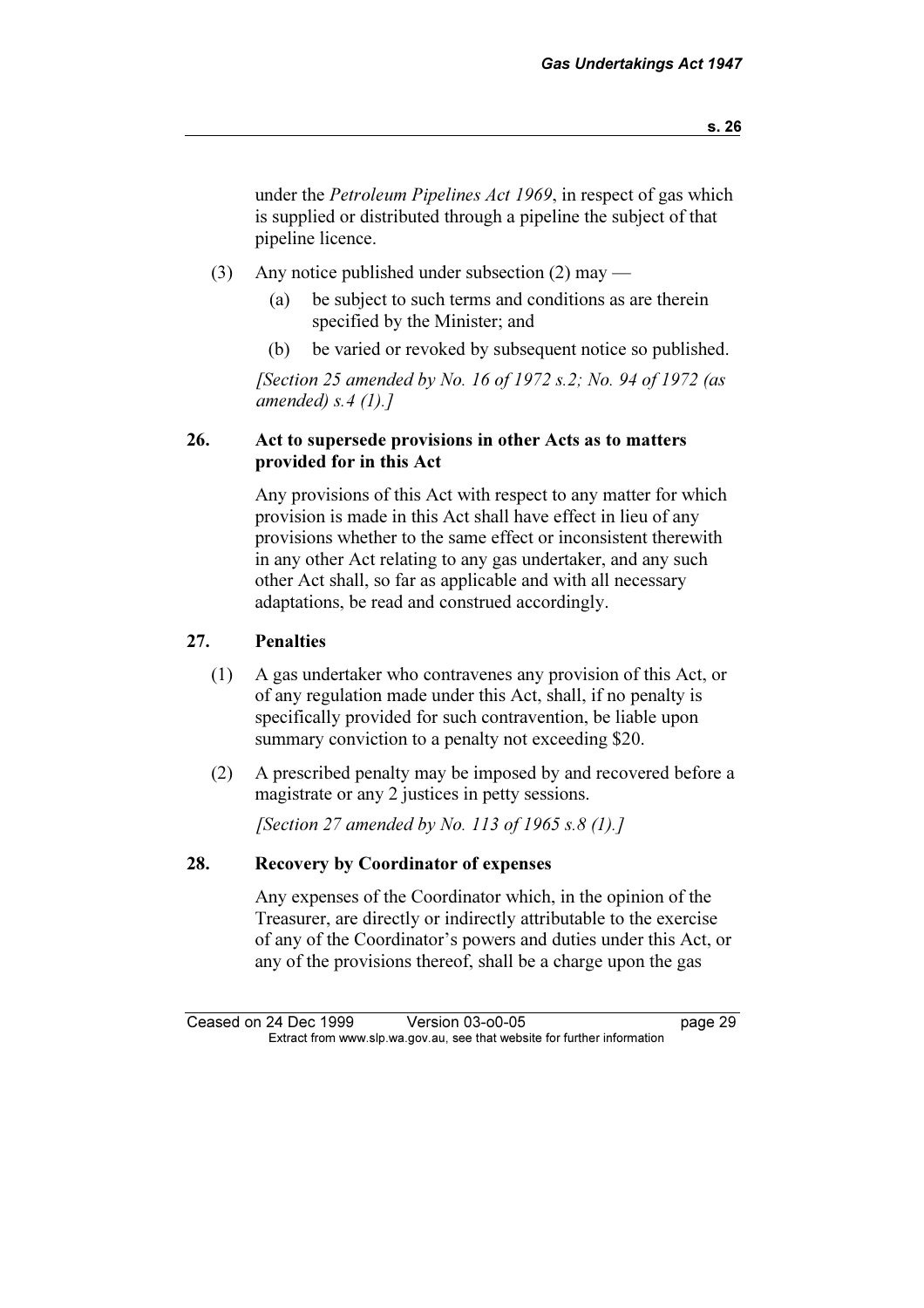#### s. 28

undertaker concerned and be recoverable by the Coordinator from such undertaker accordingly.

[Section 18D amended by No. 89 of 1994 ss.102 and 103.]

page 30 Version 03-o0-05 Ceased on 24 Dec 1999 Extract from www.slp.wa.gov.au, see that website for further information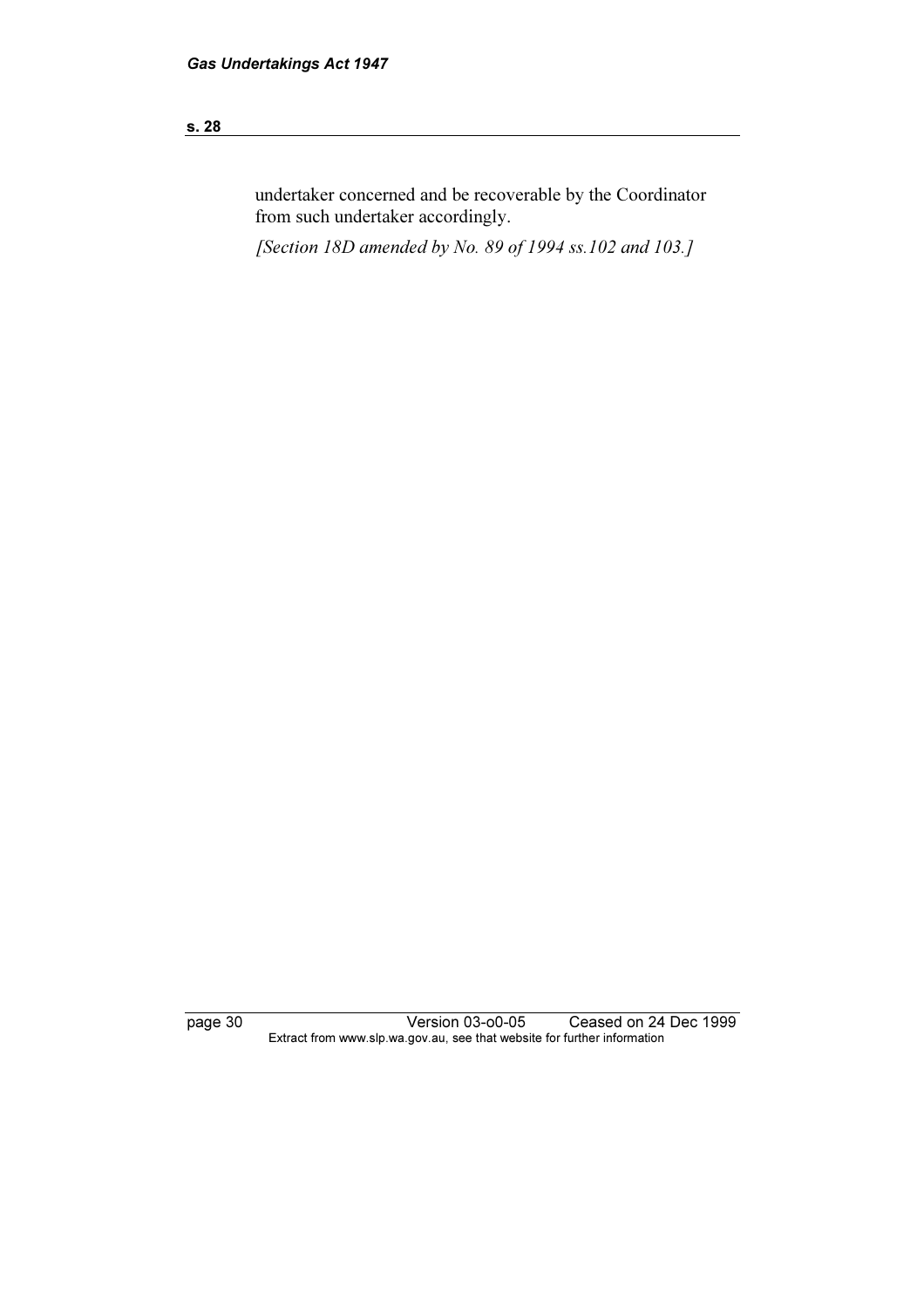### **Notes**

This is a compilation of the Gas Undertakings Act 1947 and includes all amendments effected by the other Acts referred to in the following Table.

1

Compilation table

| <b>Short title</b>                                                                             | <b>Number</b><br>and year | Assent                  | Commencement                                                                                                                                   |
|------------------------------------------------------------------------------------------------|---------------------------|-------------------------|------------------------------------------------------------------------------------------------------------------------------------------------|
| Gas Undertakings Act 1947                                                                      | 68 of 1947                | 10 Jan 1948             | 4 Jun 1948 (see Gazette<br>4 Jun 1948 p.1265)                                                                                                  |
| Gas Undertakings<br>Act Amendment Act 1950                                                     | 28 of 1950                | 13 Dec 1950             | 13 Dec 1950                                                                                                                                    |
| Gas Undertakings<br>Act Amendment Act 1951                                                     | 16 of 1951                | 26 Nov 1951             | 26 Nov 1951                                                                                                                                    |
| Gas Undertakings<br>Act Amendment Act 1956                                                     | 12 of 1956                | 11 Oct 1956             | 11 Oct 1956                                                                                                                                    |
| Liquid Petroleum Gas<br>Act 1956.<br>section 3 and Schedule                                    | 58 of 1956                | 27 Dec 1956             | 1 Nov 1957 (see Gazette<br>25 Oct 1957 p. 2968)                                                                                                |
| Gas Undertakings<br>Act Amendment Act 1961                                                     | 60 of 1961                | 28 Nov 1961             | 28 Nov 1961                                                                                                                                    |
| Decimal Currency Act 1965                                                                      | 113 of 1965               | 21 Dec 1965             | Sections 4 to 9: 14 Feb 1966<br>(see s. 2 (2); balance: 21 Dec<br>1965                                                                         |
| Gas Undertakings<br>Act Amendment Act 1972                                                     | 16 of 1972                | 26 May 1972 26 May 1972 |                                                                                                                                                |
| Metric Conversion<br>Act 1972                                                                  | 94 of 1972                | 4 Dec 1972              | The relevant amendments, as<br>set out in the Second Schedule<br>took effect on 11 Jan 1974<br>(see s. $4(2)$ and Gazette<br>11 Jan 1974 p.52) |
| Gas Undertakings<br>Amendment Act 1982                                                         | 75 of 1982                | 29 Oct 1982             | Deemed operative 16 Sep 1982<br>(see s. 2)                                                                                                     |
| <b>Energy Corporations</b><br>(Transitional and<br>Consequential Provisions)<br>Act 1994 Pt. 6 | 89 of 1994                | 15 Dec 1994             | 1 Jan 1995 (see Gazette<br>23 Dec 1994 p.7069)                                                                                                 |
| <b>Local Government</b><br>(Consequential<br>Amendments) Act 1996 s. 4                         | 14 of 1996                | 28 Jun 1996             | 1 Jul 1996 (see s. 2)                                                                                                                          |
| Statutes (Repeals and                                                                          | 57 of 1997                | 15 Dec 1997             | 15 Dec 1997 (see section 2)                                                                                                                    |

Ceased on 24 Dec 1999 Version 03-o0-05 page 31 Extract from www.slp.wa.gov.au, see that website for further information